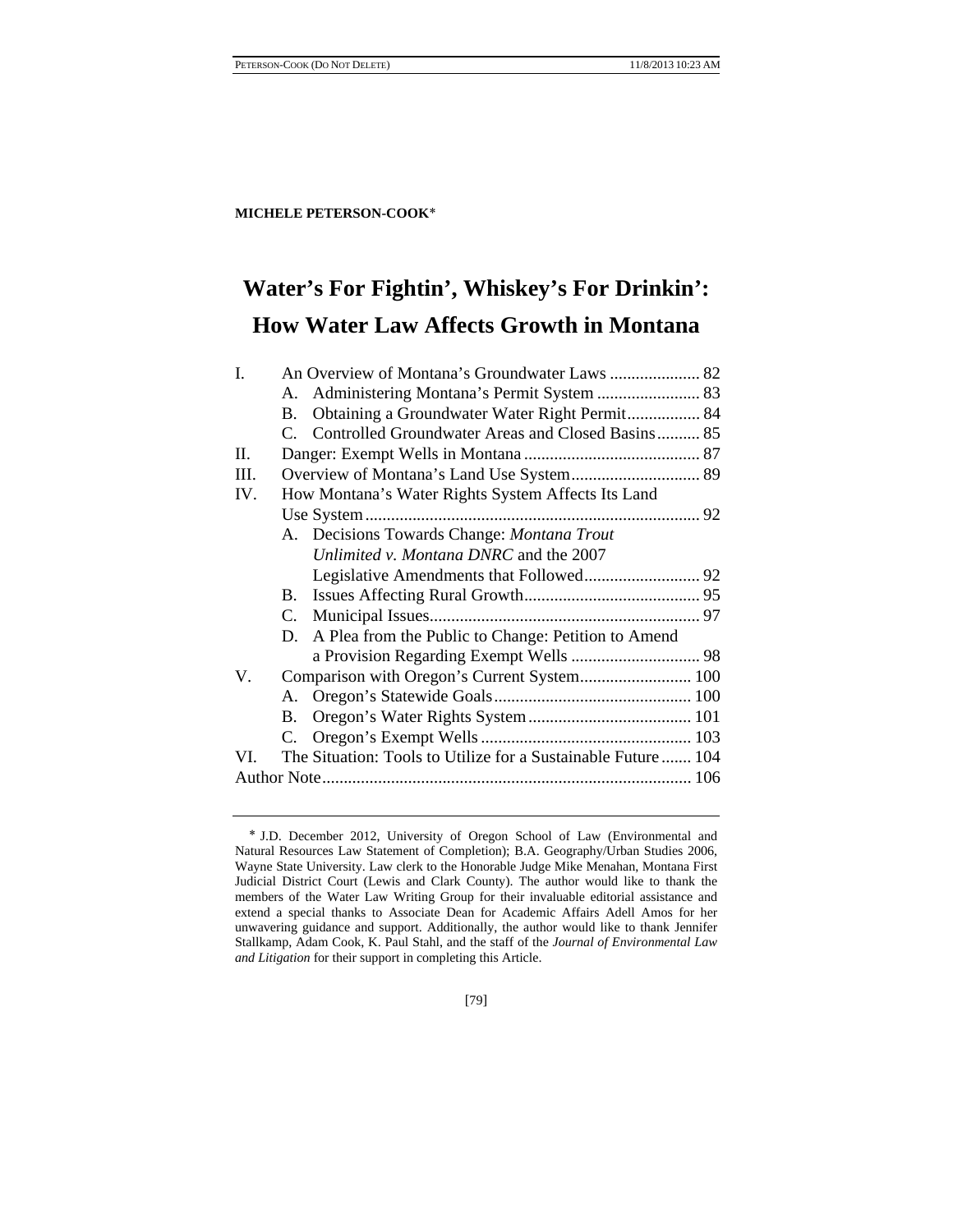"[T]he most powerful drivers of [Montana's] growth pattern include the ease and cost of acquiring or accessing water, waste water, and other infrastructure . . . ."<sup>1</sup> Development in Montana and the state's use of a finite supply of water is hurtling the state toward unsustainable growth. Land divisions do not occur without access to water. Recent court decisions, legislative amendments, rural growth issues, municipal annexation issues, and a petition to the Montana Department of Natural Resources and Conservation (DNRC) requesting a change of existing regulations have exponentially affected the way Montanans utilize water. This nexus between water use and land use will determine whether Montana's growth pattern is sustainable.

Water law is predominately state law, and every state has nuances in its allocation and administration of water rights. $2$  Similar to other western states, Montana allocates water using the doctrine of prior appropriation.<sup>3</sup> Prior appropriation is a "first in time, first in right" system that protects senior rights by honoring senior rights fully before junior appropriators are entitled to exercise their water rights.<sup>4</sup> Under Montana's water rights system, both groundwater and surface water are administered through a statewide prior appropriation permit system.<sup>5</sup>

In its allocation of groundwater, Montana's water laws allow certain groundwater wells to be exempt from the permitting process (exempt wells).6 These exempt wells include certain wells drawing

<sup>1</sup> Declaration of Tim Davis, Petition for a Declaratory Ruling and Request to Amend Rule  $36.12.101(13)$  at  $2, \P 4$  (Nov. 2, 2009) (attached as exhibit 11 to the petition), *available at* http://www.dnrc.mt.gov/wrd/declaratory\_ruling/petition\_declaratory\_ruling .pdf.

<sup>2</sup> *See* DAVID H. GETCHES, WATER LAW IN A NUTSHELL 1–16 (4th ed. 2009).

<sup>3</sup> MONT. DEP'T OF NATURAL RES. & CONSERVATION ET AL., WATER RIGHTS IN MONTANA 1 (Apr. 2012) [hereinafter WATER RIGHTS IN MONTANA], *available at*  http://leg.mt.gov/content/publications/environmental/2012-water-rights-handbook.pdf.

<sup>4</sup> GETCHES, *supra* note 2, at 78. This system creates a hierarchy of water rights holders, with the oldest water rights being the most senior (held by senior water right holders) and the younger water rights being junior to all water rights with an older date stamp. Prior appropriation requires that the most senior water right holder be completely satisfied before any more junior water right holders are satisfied, and then satisfaction goes down the hierarchical line of water rights holders. The system is relatively clean to administer because it is typically clear who established his or her right first by using the date the right was established. *Id.* 

<sup>5</sup> WATER RIGHTS IN MONTANA, *supra* note 3, at 2–3, 21–23. This Article will focus mainly on Montana's groundwater permit system, addressing Montana's surface water permitting only when relevant.

<sup>6</sup> *Id.* at 23.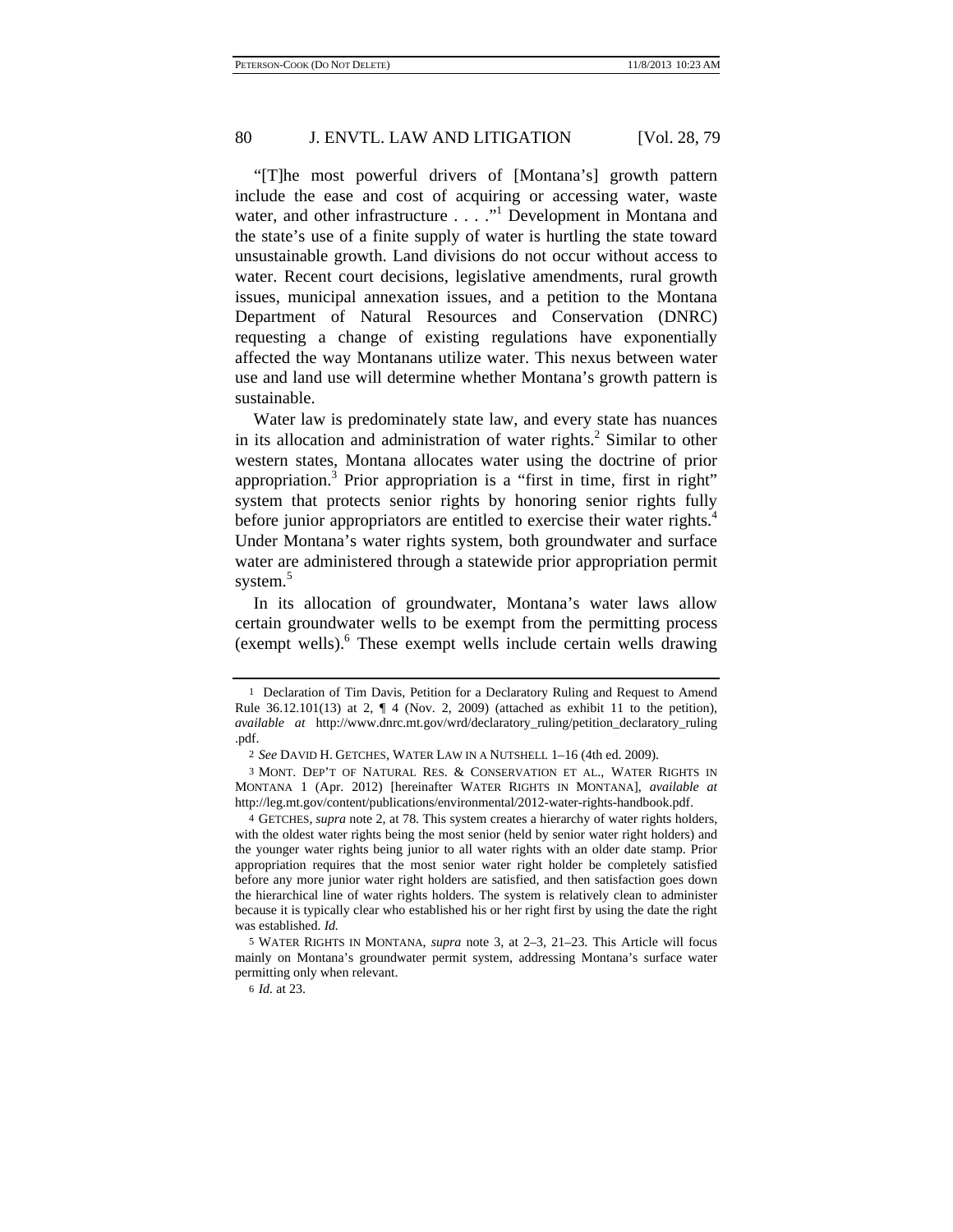#### 2013] *Water's For Fightin', Whiskey's For Drinkin':* 81 *How Water Affects Growth in Montana*

less than thirty-five gallons per minute or ten acre-feet per year.<sup>7</sup> Exempt wells are utilized by those dividing land as a cheaper and faster way to acquire water for their land divisions by allowing them to avoid an uncertain and tedious process with DNRC to acquire water rights. Exempt wells require splitting land into larger parcel sizes than is required for permitted wells. ${}^{8}$  The increase in the amount of land required to utilize exempt wells causes land divisions to consume more square footage and pushes land divisions farther from municipalities into areas where larger chunks of land can be acquired. These factors add up to the fact that exempt wells encourage sprawl.

The allowance of exempt wells under Montana's groundwater permit system, along with changes in Montana's laws and a recent court case, *Montana Trout Unlimited v. Montana Department of*  Natural Resources & Conservation,<sup>9</sup> have changed the way Montana is growing. The current growth trend takes advantage of the exempt well provisions by creating a cumulative effect on Montana's groundwater and pushing developers away from city-like, small lot development toward large sprawling developments. For example, the Montana city of Manhattan attempted to annex a new development, and after years of negotiations with various parties and a complicated application process with DNRC, its efforts were halted due to the complexity of the water rights permitting system.<sup>10</sup> The proposed development was an urban-like subdivision, but the inability to obtain the appropriate water right for the development precluded the developer from annexing into the city and building the proposed development.<sup>11</sup> Stories like Manhattan's appear all over Montana in both the municipal and rural context. As a result, developers are moving towards the utilization of exempt wells and away from sustainable developments, such as city-like development.

Montana is not alone in its struggle to preserve its natural resources and manage its growth in a sustainable way. In order to improve the

<sup>7</sup> MONT. CODE ANN. § 85-2-306(3)(a)(i)(A) (2011).

<sup>8</sup> MONT. ADMIN. R. 17.36.340(1) (2012).

<sup>9</sup> Mont. Trout Unlimited v. Mont. Dep't of Natural Res. & Conservation, 133 P.3d 224 (Mont. 2006).

<sup>10</sup> Laura Ziemer et al., *Changing Changes; A Road Map for Montana's Water Management*, 14 U. DENV. WATER L. REV. 47, 66–68 (2010). A more complete version of the story of the city of Manhattan will be explored later in this article, along with an example of a subdivision within Lewis and Clark County. *See infra* Part IV.

<sup>11</sup> Ziemer et al., *supra* note 10, at 68.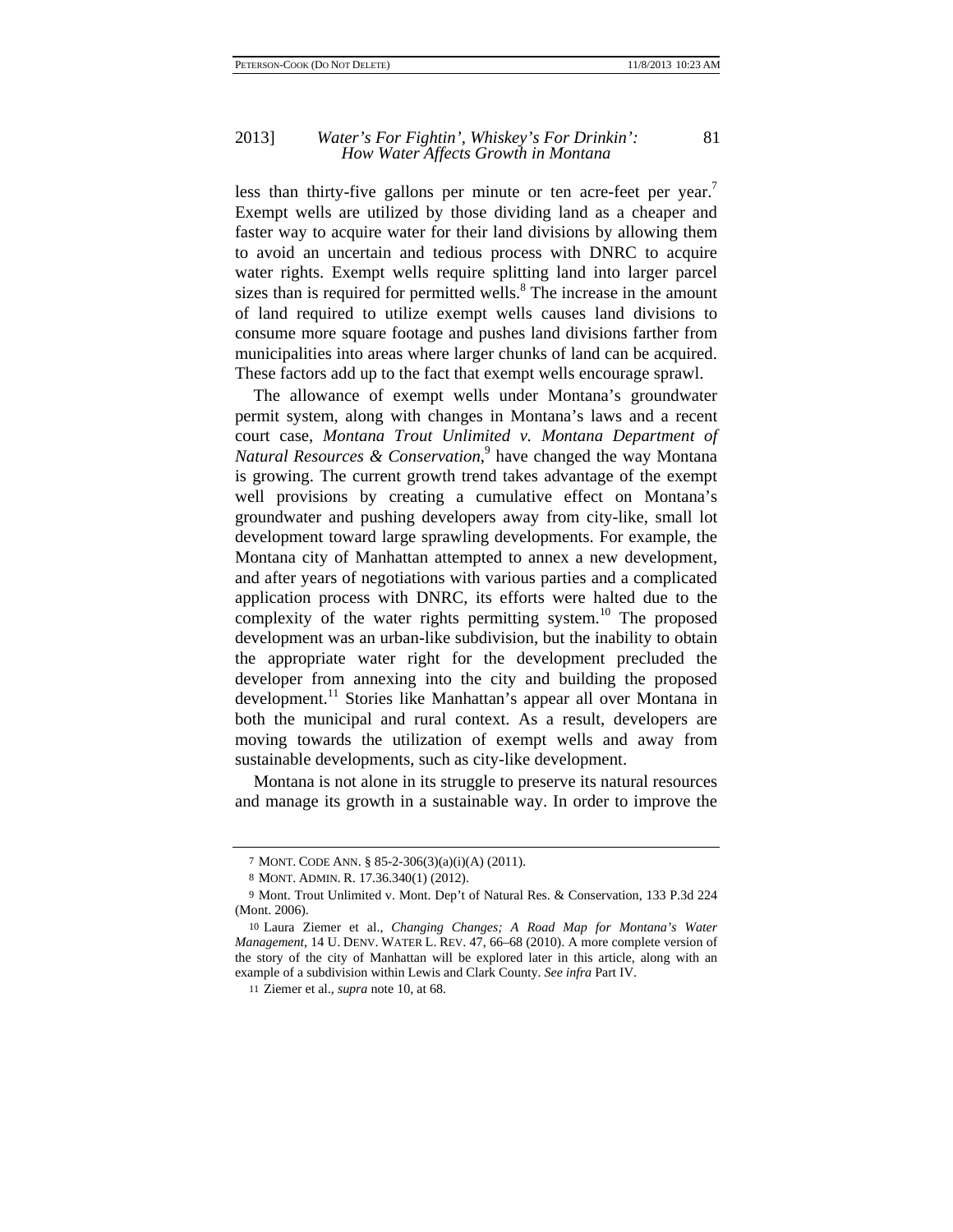current system, Montana needs to make changes and look to the future as opposed to merely placing Band-Aids on its current issues.

This Article will examine the troubling impact Montana's exempt well provisions have on Montana's growth pattern. Part I provides an overview of Montana's water laws, focusing specifically on groundwater laws. Part II dives into Montana's regulation of exempt wells. Part III provides an overview of Montana's land use laws, focusing on the intersection between land use laws and the issue of water. Part IV analyzes the effect Montana's laws have on growth patterns and what possible effects it might have on water use, referencing two specific case studies. Part V compares Montana's system of water allocation and land use management to Oregon's to provide possible lessons for Montana to utilize as it moves forward. Part VI provides a set of tools for Montana to consider when dealing with the concerns between exempt wells and growth. The tools consist of a list of possibilities Montana can explore while trying to correct the negative impacts of exempt wells on Montana's water supply and growth pattern. These tools include both small and large changes that Montana can weave into its current water law system; the tools range from implementing a community education program to changing certain interpretations within its current water law system. These tools could provide a means for Montana to focus on a more sustainable future by correcting some of the issues between exempt wells and their effects on growth.

### **I**

### **AN OVERVIEW OF MONTANA'S GROUNDWATER LAWS**

"Montana recognizes water as a finite resource."<sup>12</sup> Montana has chosen to allocate its surface and groundwater conjunctively using the prior appropriation doctrine,<sup>13</sup> administering its water through a statewide permit system.<sup>14</sup> The Montana Constitution states that "[a]ll

<sup>12</sup> *Id.* at 50.

<sup>13</sup> WATER RIGHTS IN MONTANA, *supra* note 3, at 1–2, 14, 21–23. Managing water conjunctively requires the state to take into account the effects one water appropriation will have on existing appropriations, regardless of the source. GETCHES, *supra* note 2, at 293–94.

<sup>14</sup> WATER RIGHTS IN MONTANA, *supra* note 3, at 3–4. In Montana, a water right must be obtained prior to diverting any surface water. *Id.* at 21–22. However, the same is not true for groundwater; groundwater rights are required depending on how much water is being diverted from the source. *Id.* at 2–3; *see Mont. Trout Unlimited*, 133 P.3d 224. *See generally* John B. Carter, *Montana Groundwater Law in the Twenty-First Century*, 70 MONT. L. REV. 221 (2009).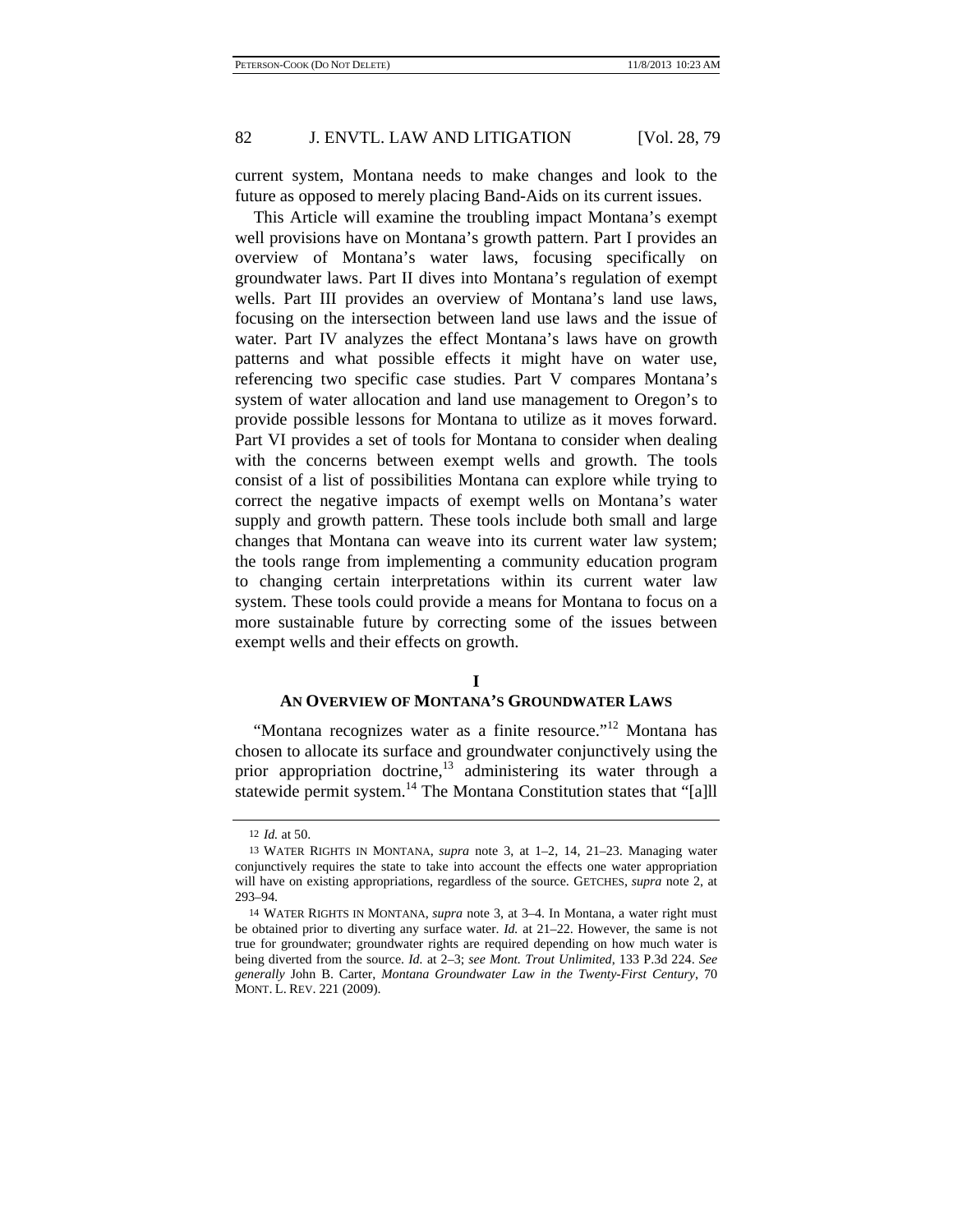surface, underground, flood, and atmospheric waters within the boundaries of the state are the property of the state for the use of its people . . . ."15 Additionally, Montana statutes provide "a water right means the right to use water as documented by a claim to an existing right, a permit, [or] a certificate of water right . . . ."16 These two portions of Montana law prove that the state owns the water within its boundaries and those who receive water rights only have a usufructuary right to use water within the state; they do not own the water that comes with their rights.<sup>17</sup> The means by which a person or entity can acquire a right to use Montana's water and other nuances of Montana's water law are laid out below.

### *A. Administering Montana's Permit System*

Montana instituted its current water rights permitting system in 1973 by adopting the Montana Water Use Act.<sup>18</sup> The Act creates a system for administering and obtaining water rights, as well as a system to adjudicate water rights established prior to its enactment.<sup>19</sup> The permit system creates a central way for Montana to allocate and administer its water.

Montana's current water rights permit system is not administered by a single agency or entity; there are several that aid in its administration.20 Each agency and entity serves its own purpose in the overall process of administering Montana's water rights.<sup>21</sup> A few entities play an integral role in the way Montana's water right permit system works, but DNRC plays the main role in the administration of water rights.<sup>22</sup> DNRC issues and maintains all water rights for the state. $^{23}$ 

<sup>15</sup> MONT. CONST., art. IX, § 3(3).

<sup>16</sup> MONT. CODE ANN. § 85-2-422 (2011).

<sup>17</sup> *See* Mont. Trout Unlimited v. Beaverhead Water Co., 255 P.3d 179, 184–85 (Mont. 2011) ("All waters in Montana are the property of the State of Montana for the use of its people.").

<sup>18</sup> WATER RIGHTS IN MONTANA, *supra* note 3, at 2, 14, 21–22.

<sup>19</sup> Carter, *supra* note 14, at 22.

<sup>20</sup> WATER RIGHTS IN MONTANA, *supra* note 3, at 3–4.

<sup>21</sup> *Id.*

<sup>22</sup> *Id.*

<sup>23</sup> *Id.*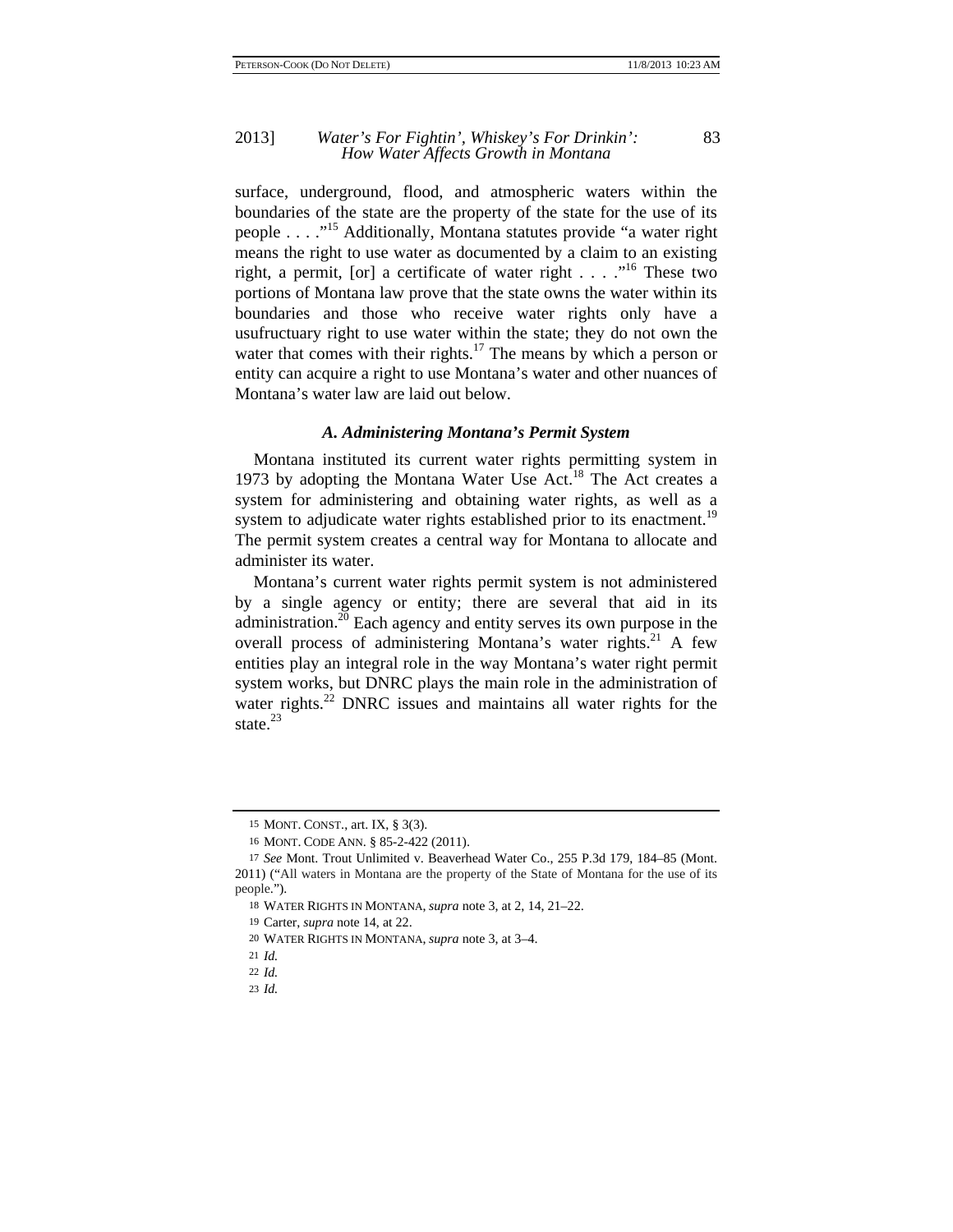### *B. Obtaining a Groundwater Water Right Permit*

Under Montana's water laws, an individual or entity must obtain a groundwater permit to appropriate water, with certain exceptions.  $24$ The basic requirement for applying for and being granted a water right permit is water must be put to beneficial use.<sup>25</sup> After meeting this requirement, the remainder of the process is mostly administrative.

The administrative process begins by submitting a water right application to DNRC with any required supplemental information.<sup>26</sup> DNRC reviews applications its staff deems correct and complete. $27$ The date DNRC receives the original permit application establishes the priority date assigned to the appropriation, essentially holding the applicant's place in the water rights line.<sup>28</sup>

In preparation for an application, the applicant must show how the proposed groundwater allocation will affect other allocations and possibly provide a mitigation plan to correct any adverse impacts the proposed water right may cause.<sup>29</sup> Montana's statutes set out the criteria for issuance of a permit.<sup>30</sup> After review of the criteria and the

26 WATER RIGHTS IN MONTANA, *supra* note 3, at 22–23. The process for obtaining a water rights permit is generally the same for both surface water and groundwater. This article focuses on groundwater and how the effects of the instances where no permit is required (exempt wells) affects Montana and its growth. It is also important to note that for a person or entity planning on using an exempt well, an application does not need to be filled out, rather it is more of a notice system. *See infra* Part II.

27 WATER RIGHTS IN MONTANA, *supra* note 3, at 30–32. The definition of correct and complete is described as "the documentation necessary for the 'department to begin evaluating the information.'" Ziemer et al., *supra* note 10, at 76.

28 WATER RIGHTS IN MONTANA, *supra* note 3, at 30–33. If an application is not correct and complete after review, the applicant has thirty days from when DNRC notifies him to correct the application. If the application is not corrected within thirty days, the priority date will change to the priority date when it is deemed correct and complete. *Id*.

29 MONT. CODE ANN. § 85-2-402; Ziemer et al., *supra* note 10, at 52. The mitigation plans typically involve retiring an existing water right. For example, in order to pump groundwater, an applicant would have to acquire and propose to retire a surface water right with enough water so the proposed permit would not negatively impact senior water rights holders affected by the new permit. MONT. CODE ANN. § 85-2-402; Ziemer et al., *supra*  note 10, at 52.

30 MONT. CODE ANN. § 85-2-311(1).

<sup>24</sup> *Id.* at 21–23. These exceptions include exempt wells.

<sup>25</sup> *Id.* at 21–22. Beneficial use is a threshold requirement. Montana's statutes contain a list of beneficial uses: domestic, stock, irrigation, lawn and garden, mining, municipal, industrial, commercial, agricultural spraying, fisheries, wildlife, and recreation. MONT. CODE ANN. § 85-2-102 (2011); WATER RIGHTS IN MONTANA, *supra* note 3, at 22. The requirement for a use to be beneficial is a carryover component requirement from Montana's previous water rights system and prior appropriation in general. *Id.* at 1, 21–22.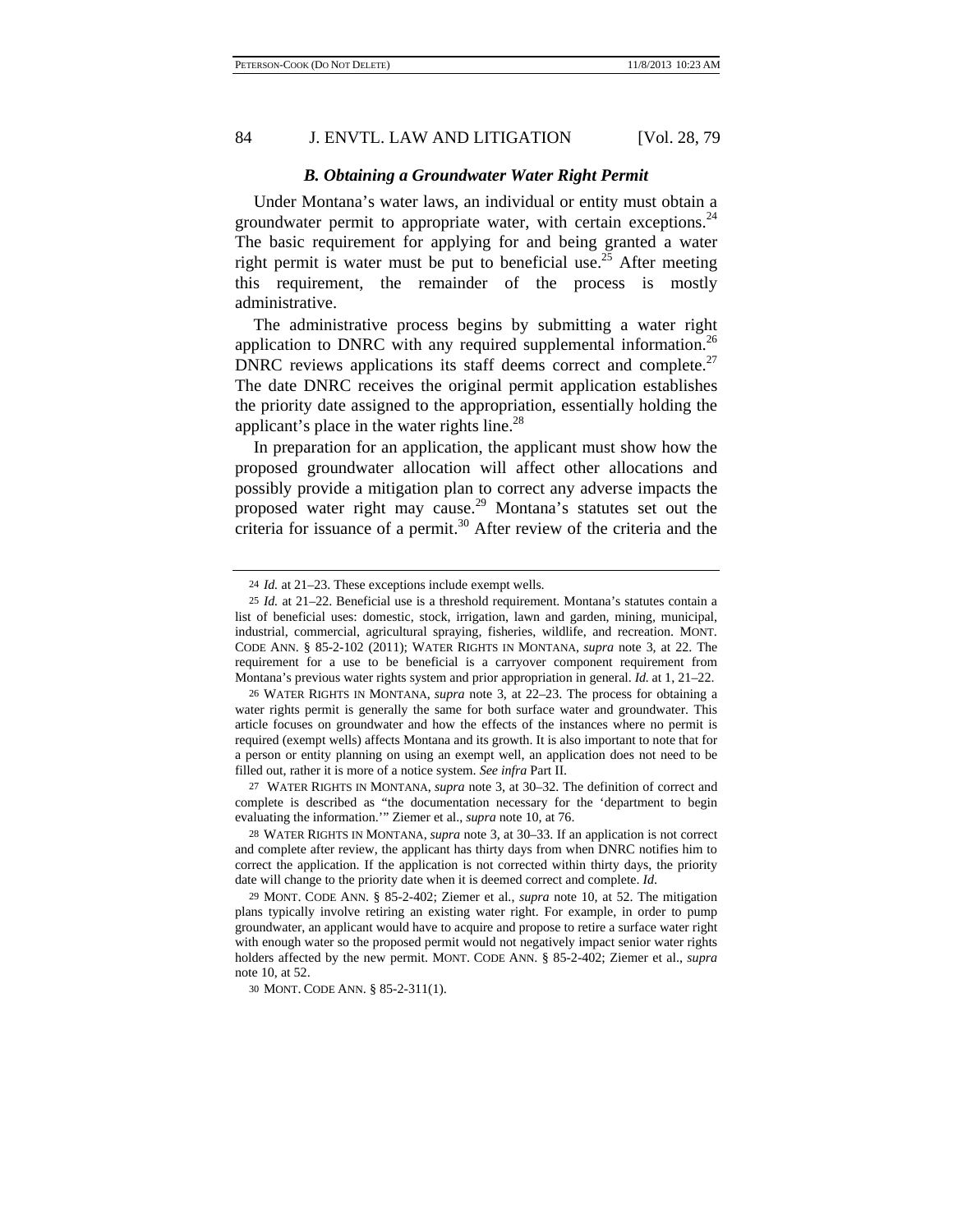### 2013] *Water's For Fightin', Whiskey's For Drinkin':* 85 *How Water Affects Growth in Montana*

application, DNRC will issue a preliminary determination to grant or deny an application.<sup>31</sup> If the preliminary determination is to grant the permit, the application moves into the public notice stage, which allows for objections to the proposed permit to be aired.<sup>32</sup> If no objections are raised, a final order is issued granting the permit.<sup>33</sup> If objections arise, DNRC holds a hearing and issues a final order on whether the permit is granted or denied.<sup>34</sup> If granted, with or without objections, DNRC issues a provisional permit.<sup>35</sup>

After receiving the permit, the process is still not finished. The applicant must construct the project, divert the water, put the water to the intended beneficial use, and submit a statement to DNRC showing completion.<sup>36</sup> Once DNRC certifies all required steps as complete, it will issue a Certificate of Water Right.<sup>37</sup>

An approved water right may be amended; reasons for amending include the severance of the water right from the land it is attached to or the amendment of a water right to an off-tract use.<sup>38</sup> When these amendments occur, a "change application" must be filed and other water right owners have a chance to protest the proposed change.<sup>39</sup> The change process is the same as the process to establish a new water right.<sup>40</sup>

### *C. Controlled Groundwater Areas and Closed Basins*

Montana water law has two built-in mechanisms to protect areas where water quality and quantity issues occur.<sup>41</sup> These mechanisms,

<sup>31</sup> WATER RIGHTS IN MONTANA, *supra* note 3, at 32; MONT. CODE ANN. § 85-2- 307(2)(a) (the determination must be issued within 120 days of deeming the application correct and complete).

<sup>32</sup> WATER RIGHTS IN MONTANA, *supra* note 3, at 32; *see* MONT. CODE ANN. § 85-2- 308(2) (sets out the requirements for a valid objection).

<sup>33</sup> WATER RIGHTS IN MONTANA, *supra* note 3, at 32–33.

<sup>34</sup> *Id.* at 33. All final orders can be appealed to district court. *Id.*

<sup>35</sup> *Id.* at 31–33.

<sup>36</sup> *Id.* at 34.

<sup>37</sup> *Id.*

<sup>38</sup> *See id.* at 35.

<sup>39</sup> MONT. CODE ANN. § 85-2-308 (2011); WATER RIGHTS IN MONTANA, *supra* note 3, at 35–37.

<sup>40</sup> MONT. CODE ANN. § 85-2-307; *see* WATER RIGHTS IN MONTANA, *supra* note 3, at 21–37.

<sup>41</sup> WATER RIGHTS IN MONTANA, *supra* note 3, at 42–50.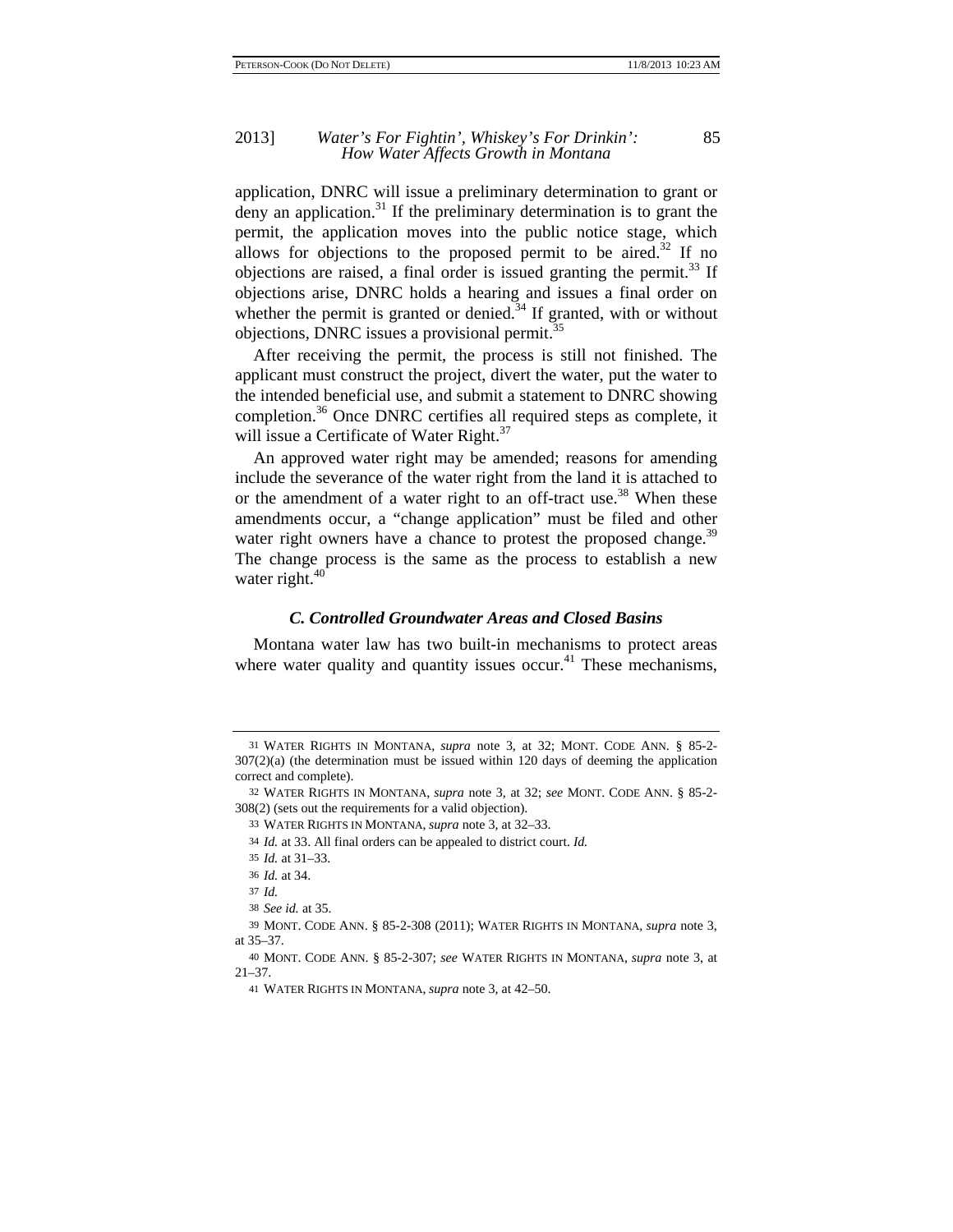controlled groundwater areas and closed basins, help Montana protect its water from depletion and degradation. $42$ 

There are many permanent and temporary controlled groundwater areas in Montana, both for water quantity and water quality issues.<sup>43</sup> Controlled groundwater areas are designated to protect the quantity or quality of the water in a specific geographic area.<sup>44</sup> In general, these areas prohibit the wasteful use of groundwater.<sup>45</sup> DNRC may designate a controlled groundwater area based on a number of criteria; these groundwater areas contain various control provisions that depend on the needs of each area.<sup>46</sup>

Certain basins in Montana have been closed from further appropriation for being too highly appropriated.<sup>47</sup> These closed basins are different from controlled groundwater areas because they focus on the quantity of surface water within certain areas or areas containing large permitted groundwater allocations.<sup>48</sup> However, even with this restriction, there are still exceptions to these closures that allow certain individuals or entities to divert water.<sup>49</sup> Additionally, closed basins place further pressure on groundwater, particularly exempt wells, to fill the gap closed basins create by removing the ability to allocate surface water or by removing the allowance of large groundwater allocations permitted by the state.<sup>50</sup> Exempt wells can be used to fill this gap because exempt wells are allowed in closed basins where other water allocations are not.<sup>51</sup>

<sup>42</sup> *See id.* at 42–48.

<sup>43</sup> *Id.* at 42–46; *Controlled Groundwater Areas*, STATE OF MONTANA, http://dnrc.mt.gov/wrd/water\_rts/cgwa/ (last visited Sept. 2, 2013).

<sup>44</sup> MONT. CODE ANN. § 85-2-506; WATER RIGHTS IN MONTANA, *supra* note 3, at 42– 43.

<sup>45</sup> WATER RIGHTS IN MONTANA, *supra* note 3, at 42–44.

<sup>46</sup> *Id.* at 43–44.

<sup>47</sup> *See id.* at 46–50.

<sup>48</sup> MONT. CODE ANN. §§ 85-2-319, -330, -336, -341, -343, -344; CURT MARTIN, DEP'T OF NATURAL RES. & CONSERVATION, MONTANA STATE WATER PLAN ISSUE/DISCUSSION PAPER: PERMITTING EXEMPTION FOR SMALL GROUNDWATER DEVELOPMENTS 1 (June 20, 2008) (attached as exhibit twelve to the Petition for a Declaratory Ruling and Request to Amend Rule 36.12.101(13)), *available at* http://www.dnrc.mt.gov/wrd/declaratory \_ruling/petition\_declaratory\_ruling.pdf; *see* WATER RIGHTS IN MONTANA, *supra* note 3, 46–47.

<sup>49</sup> WATER RIGHTS IN MONTANA, *supra* note 3, at 46–47. Each basin has its own rules on what can and what cannot be appropriated; therefore, exceptions to basin closures are basin specific.

<sup>50</sup> Ziemer et al., *supra* note 10, at 51.

<sup>51</sup> MARTIN, *supra* note 48; MONT. CODE ANN. § 85-2-360; *see* WATER RIGHTS IN MONTANA, *supra* note 3, at 26.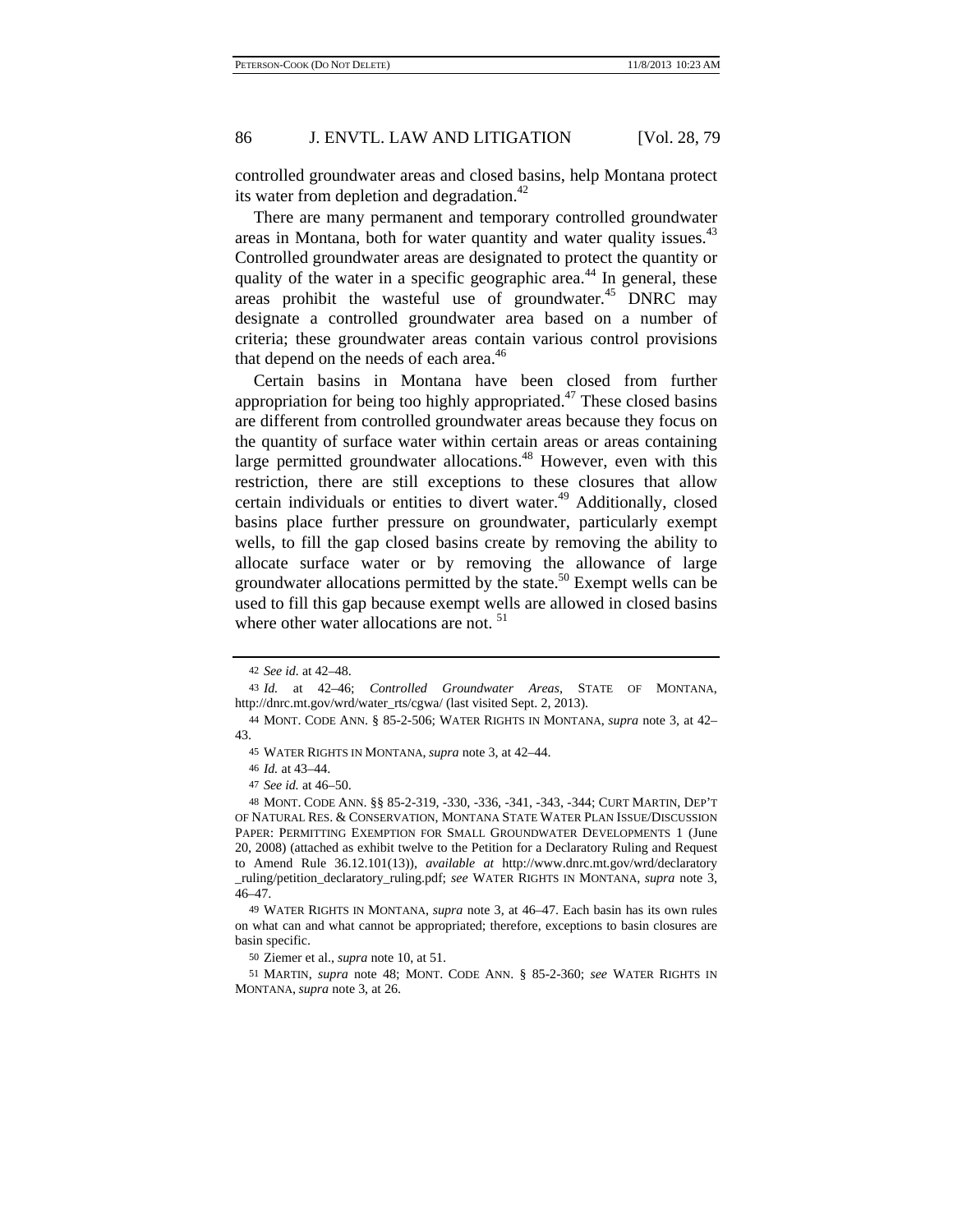Montana's statutes establish its system for appropriating water and the agencies charged with executing it generally follow this system. The system has built-in ways to challenge the issuance of a permit, as well as ways to close areas with issues of water quantity and quality. Even though this comprehensive system exists, pressures on Montana's water—which in turn pressure land resources—create an uncertain and possibly destructive future for these natural resources.

# **II**

# **DANGER: EXEMPT WELLS IN MONTANA**

Montana's administration of exempt wells is detrimental in the way it affects Montana's growth. Exempt wells are groundwater diversions for which one is not required to obtain a water right permit for pumping groundwater.<sup>52</sup> Exempt wells, as they are presently utilized, present a hazard to the quantity and quality of water in Montana, as well as to Montana's growth pattern.

Montana defines an exempt well as a well that draws less than thirty-five gallons of water per minute or less than ten acre-feet of water per year.<sup>53</sup> Exempt wells may exist where others cannot, such as in closed basin areas. Exempt wells may exist in these basins because closed basins restrict only permitted water allocation, with some exceptions.<sup>54</sup>

Exempt wells are not wholly unregulated in Montana. To obtain an exemption, a well must be drilled, a well log report must be completed, the well must be put to a specified use within sixty days of the drilling, and the owner must submit a notice of completion to DNRC.<sup>55</sup> Once these four procedural steps are completed, a certificate of right is issued to the owner for the specified use of the exempt well.<sup>56</sup> Significantly, however, nothing in the process requires an examination of how the new water allocation will affect existing

<sup>52</sup> MONT. CODE ANN. § 85-2-306(3)(a); WATER RIGHTS IN MONTANA, *supra* note 3, at 23. The requirements for a typical water right permit are laid out above in Part I.B.

<sup>53</sup> WATER RIGHTS IN MONTANA, *supra* note 3, at 23.

<sup>54</sup> MARTIN, *supra* note 48; MONT. CODE ANN. § 85-2-360; *see* WATER RIGHTS IN MONTANA, *supra* note 3, at 23, 42–44. There are certain exceptions to exempt wells, such as some controlled groundwater areas might require a permit for typically exempt wells. MONT. CODE ANN. § 85-2-306(2).

<sup>55</sup> WATER RIGHTS IN MONTANA, *supra* note 3, at 23.

<sup>56</sup> *Id.*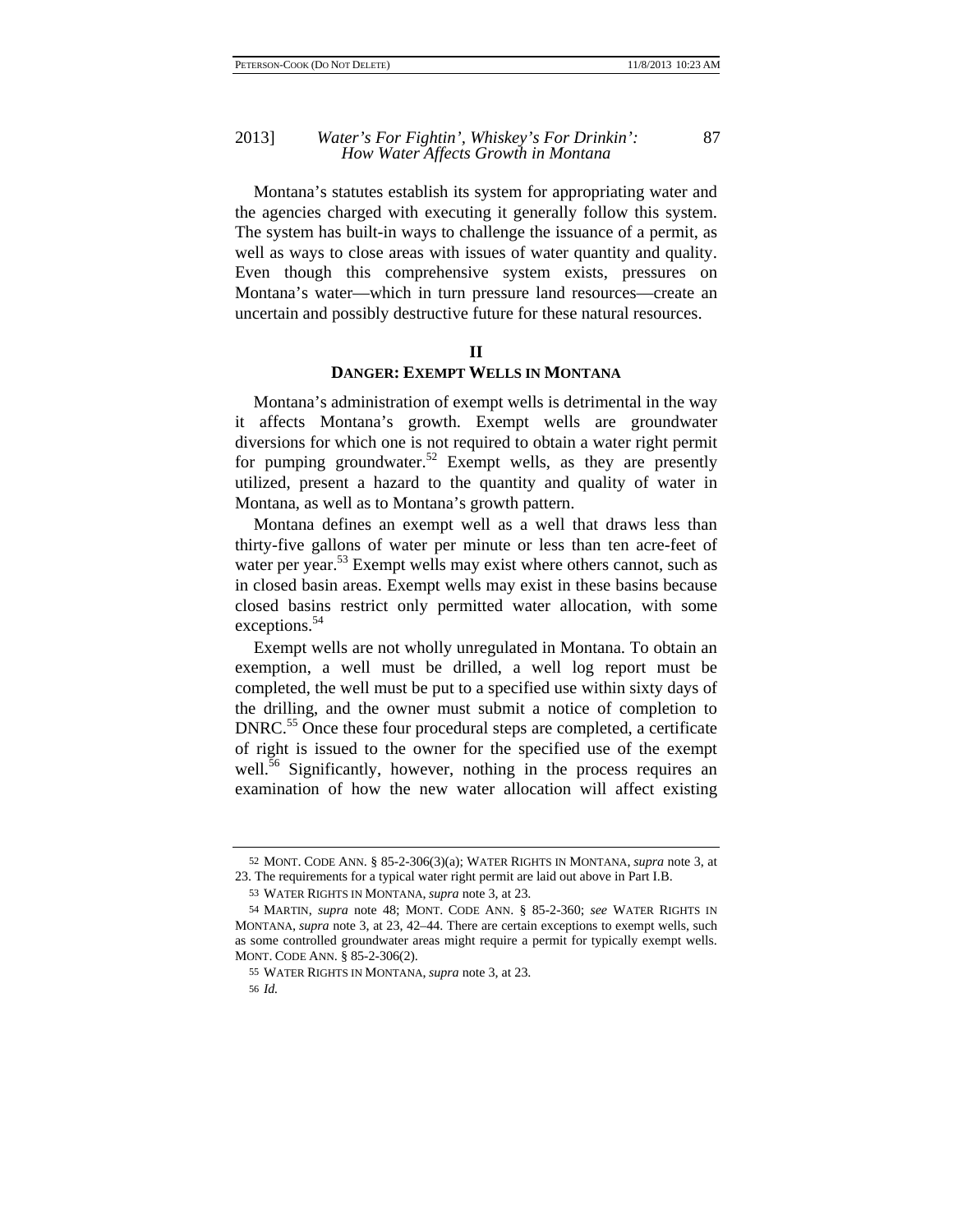water rights.<sup>57</sup> After DNRC issues the certificate, no further review occurs—no metering, no reporting, and no verification of the use of the well. $58$ 

Exempt groundwater wells can be combined, meaning two or more wells can be linked to become one source.<sup>59</sup> In order for the wells to be considered combined, they must be physically plumbed together. $60$ The use of the combined wells cannot exceed the requirements for a single exempt well, which is thirty-five gallons per minute or ten acre feet per year, ultimately creating no incentive to combine exempt wells.<sup>61</sup> This rule has been challenged for failing to take into account the combined effects certain uses might have on the overall hydrological system.<sup>62</sup> For example, subdivisions act like one combined draw on an aquifer because the water they draw from the aquifer is from one concentrated area, but each lot is treated as a separate draw because the homes are not physically plumbed together. $63$ 

The allowance of exempt wells creates many negative implications. First, the amount of water withdrawn by these exempt wells is unknown because they are not metered, personally checked, or reported to anyone.<sup>64</sup> Second, the number of exempt wells is quite high; as of 2008, there were over 100,000 exempt wells in Montana.<sup>65</sup> DNRC estimates that by 2020 there will be between 32,000 and 78,000 additional exempt wells in Montana.<sup>66</sup> How much water does each of these exempt wells draw from the aquifer? DRNC estimates each 2.5 person household consumes on average about 3,400 gallons

65 *Id.* at 5.

66 WATER POLICY INTERIM COMM., WPIC 2008 FINDINGS: WATER SUPPLY AND SEWAGE DISPOSAL (2008), *available at* http://www.dnrc.mt.gov/wrd/declaratory \_ruling/petition\_declaratory\_ruling.pdf (attached as exhibit fifteen to Chandler et al., *supra* note 62).

<sup>57</sup> *See id.*

<sup>58</sup> MARTIN, *supra* note 48, at 8.

<sup>59</sup> *See id.*; MONT. ADMIN. R. 36.12.101(13) (2012).

<sup>60</sup> MARTIN, *supra* note 48, at 2.

<sup>61</sup> WATER RIGHTS IN MONTANA, *supra* note 3, at 23, 25–26.

<sup>62</sup> *See* Chandler et al., Petition for Declaratory Ruling and Request to Amend Rule 36.12.101(13) (Mont. Dep't of Natural Res. & Conservation Nov. 30, 2009), *available at*  http://www.dnrc.mt.gov/wrd/declaratory\_ruling/petition\_declaratory\_ruling.pdf.

<sup>63</sup> *See id.*; Gallatin County Comm'n, Petition to Amend Rule (Mont. Dep't of Natural Res. & Conservation Oct. 26, 2006), *available at* http://www.dnrc.mt.gov/wrd/declaratory \_ruling/petition\_declaratory\_ruling.pdf (attached as exhibit four to Chandler et al., *supra* note 62).

<sup>64</sup> MARTIN, *supra* note 48, at 9.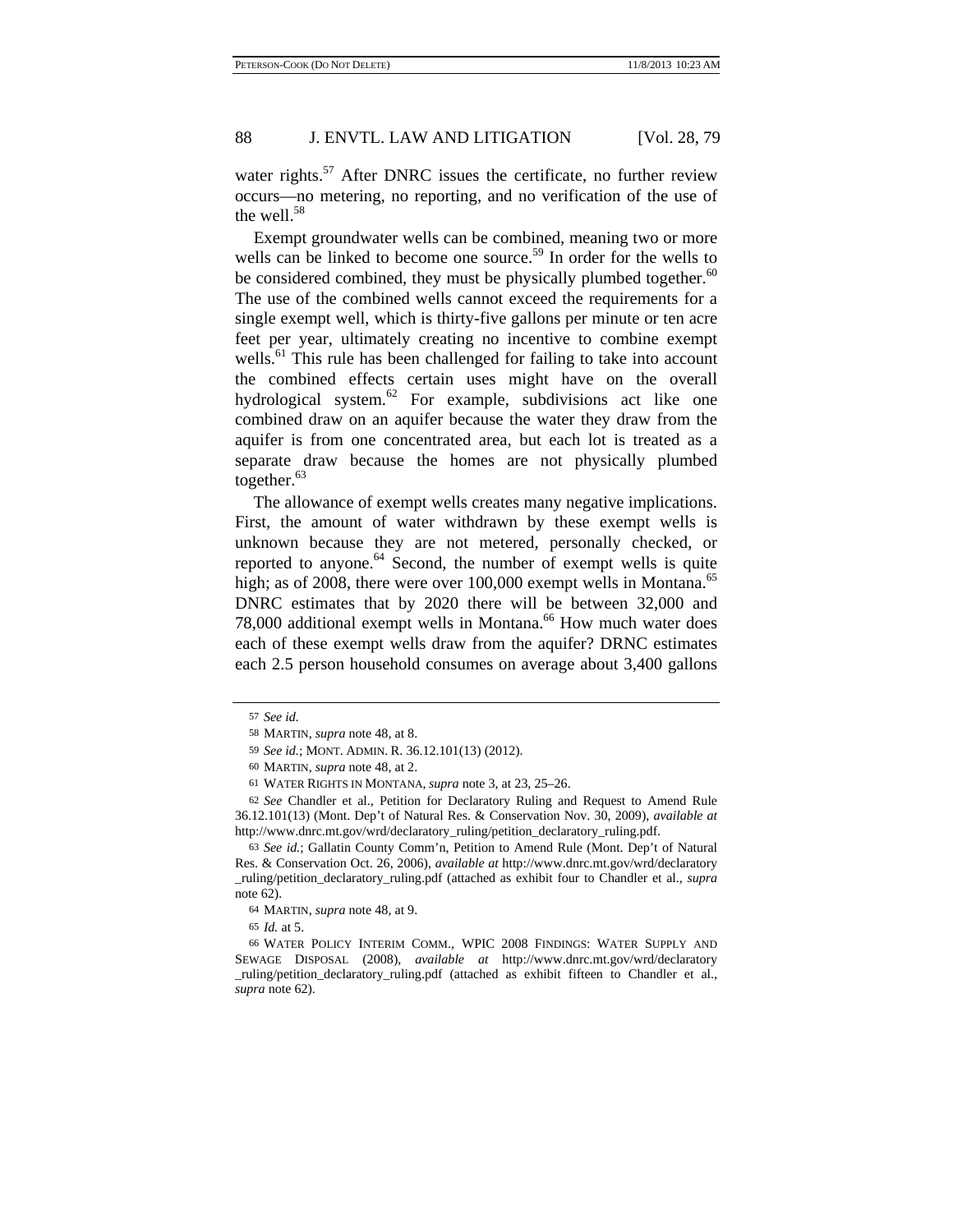### 2013] *Water's For Fightin', Whiskey's For Drinkin':* 89 *How Water Affects Growth in Montana*

of water per year in household uses alone (not including any outside irrigation or lawn watering).<sup>67</sup> Multiplying this estimated increase in exempt wells with the estimated amount of water used per household produces a significant amount of unregulated water that will place a growing strain on Montana's water resources. Exempt wells can be found all over the state; and their presence is not only placing a expounding strain on existing water resources but is also changing how Montana's growth is occurring.

### **III**

# **OVERVIEW OF MONTANA'S LAND USE SYSTEM**

Growth in Montana intertwines directly with land management and water allocation decisions. In order to fully understand the effects water has on Montana's growth, a basic understanding of Montana's land use system is useful.

Before dividing land, any person or entity must go through a process to review an application to divide land, typically completed at the local government level.<sup>68</sup> Some divisions are considered subdivisions and others are considered exempt from the subdivision review process<sup>69</sup> (similar to the permitting of groundwater allocation). In both types of land divisions, the divider must prove a sufficient quantity and quality of water exists to support the proposed parcels.<sup>70</sup>

Municipalities typically provide water for their residents. In order to gain access to municipal water, the divider must prove that there is sufficient water in the existing system to accommodate the additional impact or how the system will be expanded to accommodate the additional impacts. $11$ 

<sup>67</sup> MARTIN, *supra* note 48, at 9. This estimate could be low depending on the type of system installed in a household. *Id.*

<sup>68</sup> *See generally* MONT. CODE ANN. § 76-3 (2011). For purposes of looking at exempt wells, this section will focus on creating new parcels of land and their requirements regarding water.

<sup>69</sup> *See id.* §§ 76-3-103(16), -201, -207. Montana's land use laws are located in Montana's Subdivision and Platting Act. *See generally id.* tit. 76, ch. 3.

<sup>70</sup> *See id.* § 76-3-622 (describing requirements for proof of water in a subdivision application); MONT. ADMIN. R. 17.36.330 to .336 (2012). The Montana Department of Environmental Quality defines "subdivision" as "only those parcels of less than 20 acres . . . ." MONT. CODE ANN. § 76-4-103 (this definition includes any division of land, not just those considered subdivisions under the Montana Subdivision and Platting Act).

<sup>71</sup> MONT. CODE ANN. § 73-3-622 (the rules for subdividers describing what to submit regarding water are the same for municipalities and unincorporated areas); *id.* § 76-4-125, -127 (describing municipal exemptions).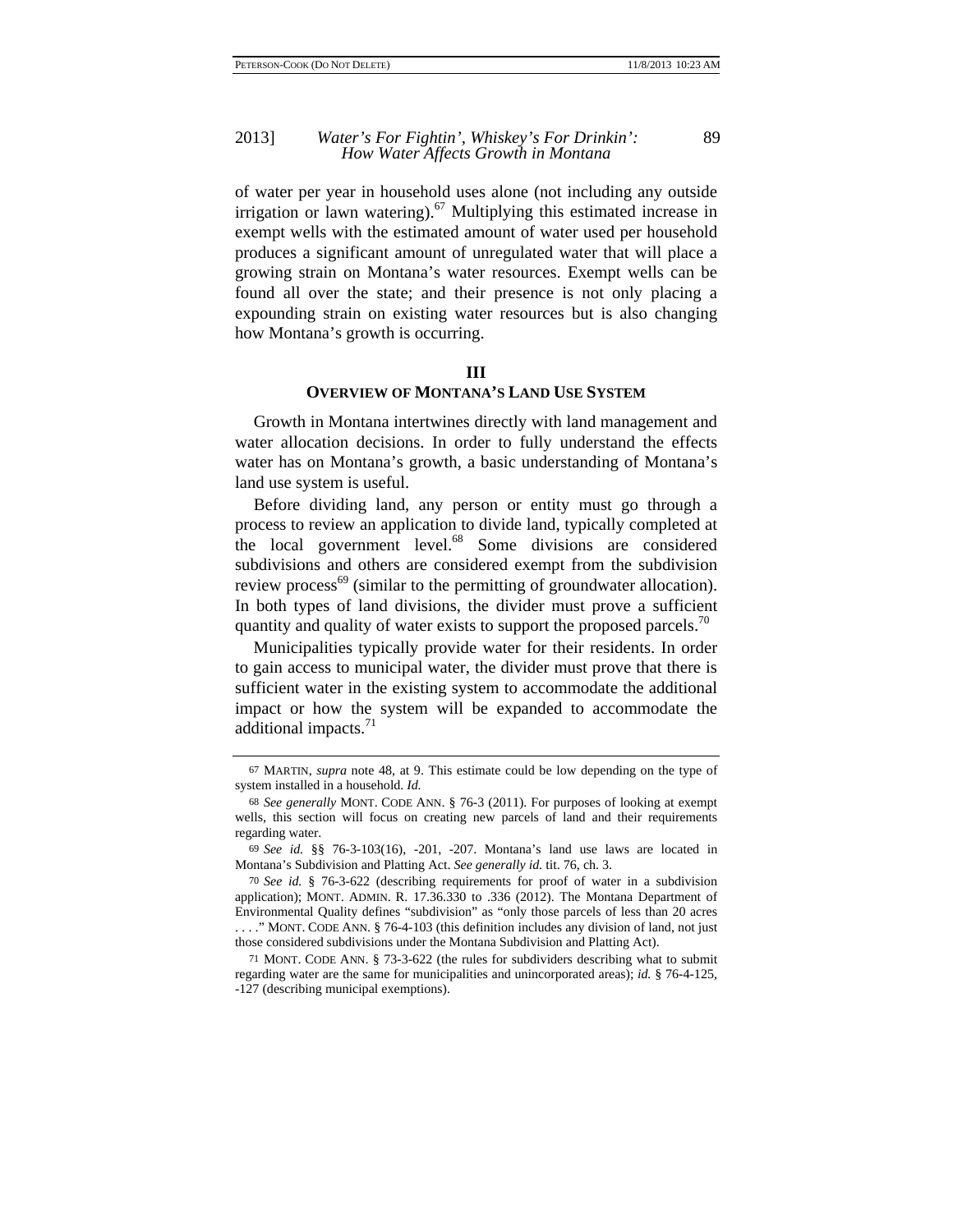In areas outside municipal limits, there are a few options a divider can choose to utilize for water. These options dictate the size of the parcels the divider can create.<sup>72</sup> These options include either the utilization of exempt wells or the installation of a community or public water system for multiple parcels to use. The Montana Department of Environmental Quality reviews water systems for proposed land divisions to ensure compliance with state statutes and the Department's applicable regulations.<sup>73</sup> However, the review does not dictate if there is a water right. The power to regulate water rights exists solely with DNRC. $^{74}$ 

When dividing land outside a municipality, acreage limits are associated with each type of water system that can be utilized.<sup>75</sup> These water system options, exempt wells and community or public water systems, create different incentives for those dividing land. If a divider chooses to utilize exempt wells for the parcels, the parcels are required to contain at least one acre of land.<sup>76</sup> The incentive for using exempt wells is that each person who buys a parcel deals with the cost of installing the well and working with  $DNRC<sup>77</sup>$  This allows the developer to avoid many administrative complications regarding water rights, such as a lengthy process or mitigation efforts. If a divider decides to install a community or public water system, he or she can decrease the required size of each parcel, allowing the division of the existing property into a significantly higher number of new parcels.78 The required size of parcels utilizing a community or public water system is reduced to approximately one half acre.<sup>79</sup>

<sup>72</sup> *See* MONT. ADMIN. R. 17.36.340(1).

<sup>73</sup> *Id.* 17.36.330 to .336. Land divisions creating parcels over twenty acres are not reviewed by the Montana Department of Environmental Quality; they are only reviewed by DNRC for water allocation purposes and by the local health board. MONT. CODE ANN. § 76-4-103.

<sup>74</sup> WATER RIGHTS IN MONTANA, *supra* note 3, at 3–4.

<sup>75</sup> *See* MONT. ADMIN. R. 17.36.340(1).

<sup>76</sup> *Id.*

<sup>77</sup> *See* WATER RIGHTS IN MONTANA, *supra* note 3, at 23.

<sup>78</sup> MONT. ADMIN. R. 17.36.340(1)(c).

<sup>79</sup> *Id.* It should be noted that density bonuses can be granted for installing a community or public waste-water system as well, allowing the acreage per parcel to decrease down to approximately one half acre. However, the installation does typically require more land than a public or community water system because not only is a there a requirement to house the system, but an area for the waste-water to be treated is also required (typically done through a lagoon or other waste-water treatment option). MONT. ADMIN. R. 17.36.340(1).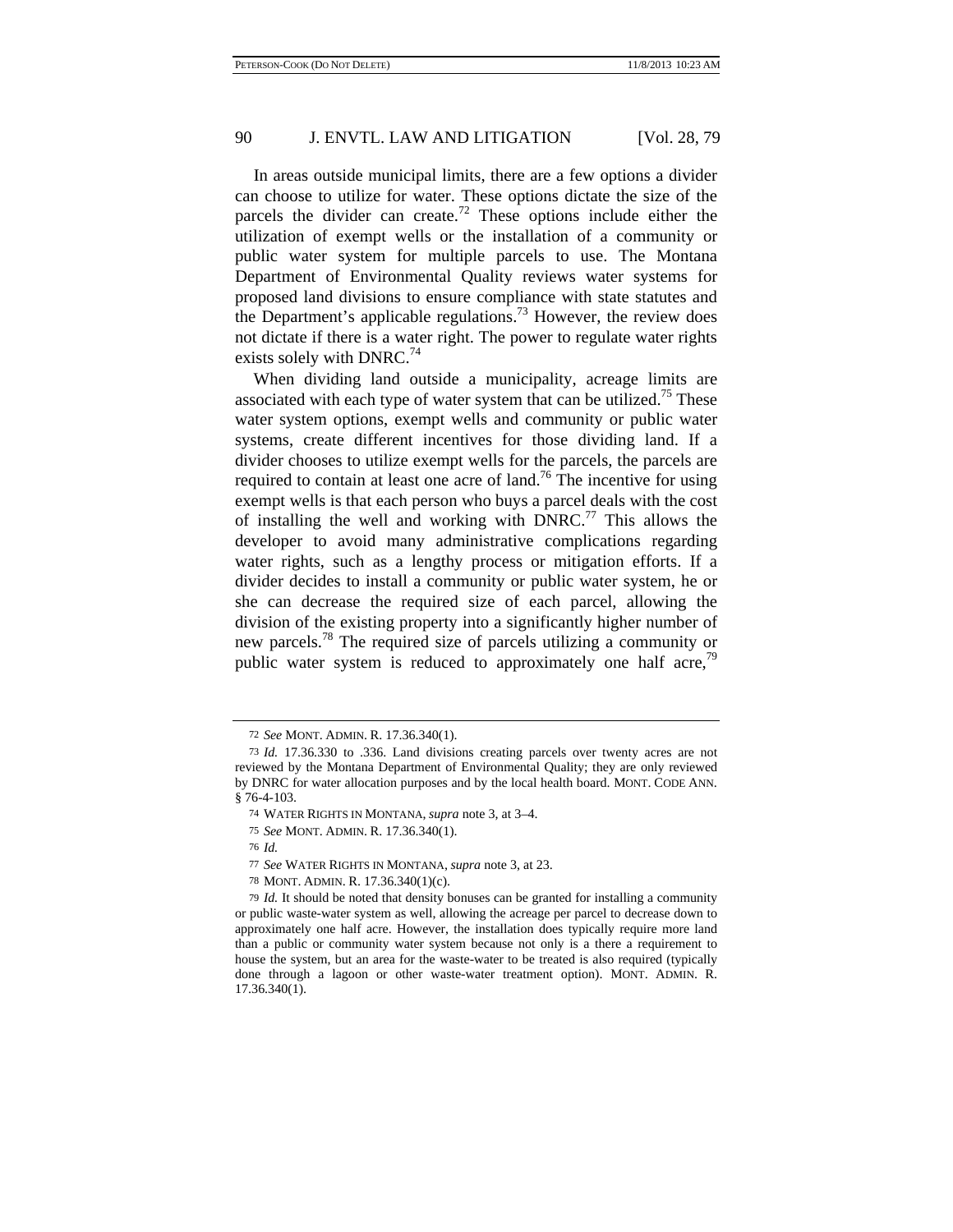which almost doubles the number of lots a divider can parcel off.<sup>80</sup> This additional density bonus is designed to act as an enticement for dividers to install community or public water systems because they can make more money by selling the additional lots. However, the divider must go through the process to approve the water system and work with DNRC to receive an approved water right permit.

Aside from the acreage requirements, divisions of land that are required to go through subdivision review  $n<sup>81</sup>$  have additional requirements that must be evaluated. A subdivider must comply with stringent requirements to show there is sufficient water for the development and that the water is of adequate quality. $82$  Also, any subdivision creating more than five parcels $83$  must complete an environmental assessment, which addresses the impacts and availability of water for the proposed subdivision.  $84$  But, if subdividers utilize exempt wells, there is no check on the draw the wells have on the area.

The method in which property is divided and the water systems that are chosen to support the divisions create an impact on the way Montana grows by dictating the required size of the divided parcels. By utilizing exempt wells, parcel sizes are required to be larger; therefore, each division of land that chooses to utilize exempt wells eats up more land, pushing people farther and farther away from municipalities and sustainable development–promoting sprawl.

<sup>80</sup> There is not an exact doubling because typically the water system is placed on the property to be divided, which removes a small portion of land from being turned into lots for development.

<sup>81</sup> Under Montana's Subdivision and Platting Act. *See generally* MONT. CODE ANN. tit. 76, ch. 3 (2011).

<sup>82</sup> *Id.* § 76-3-622.

<sup>83</sup> Either from the original tract as of 1973, or from the current tract. *Id.* § 76-3-609(3) (minor and subsequent minor subdivision definitions). Any subdivision that does not fit into the category of minor or subsequent minor subdivision is considered a major subdivision.

<sup>84</sup> *Id.* §§ 76-3-603, -609. The current Montana statutes reflect a recent change to the requirement of completing an environmental assessment. The statutes require subdivisions, creating five or less lots, but creating more than five lots from the original 1973 parcel (called a subsequent minor subdivision) to complete an environmental assessment. *Id.* This is an improvement on the review of subdivisions because local governments can look at cumulative impacts of successive divisions of land, rather than individual divisions. However, this requirement is only for subdivisions.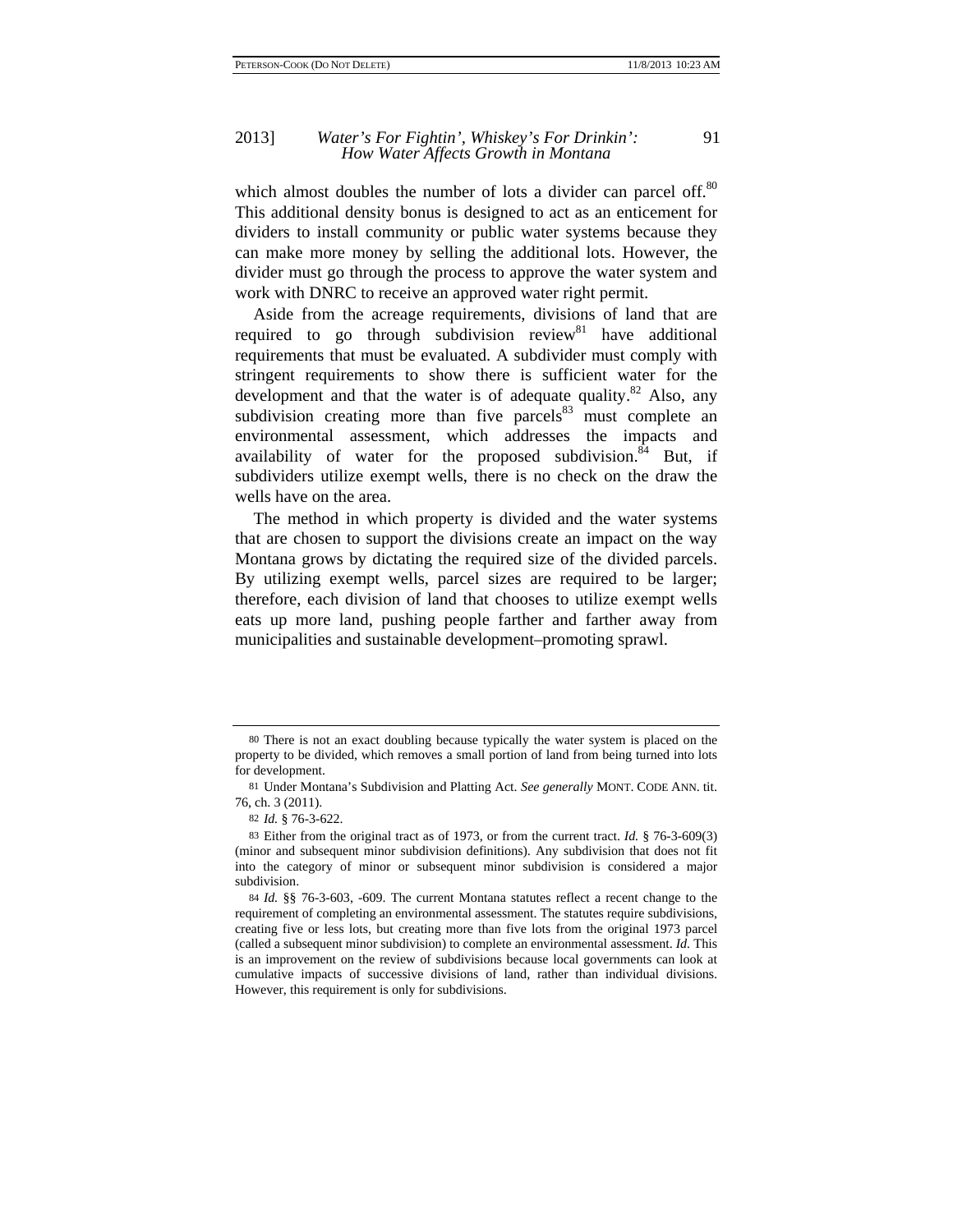### **IV**

# **HOW MONTANA'S WATER RIGHTS SYSTEM AFFECTS ITS LAND USE SYSTEM**

The tie between Montana's water and land use laws is evident by looking at its statutes. The interface between these two sets of laws has provided a means for depleting Montana's water and for causing Montana to grow in an unsustainable manner. Recent court decisions, legislative amendments, rural growth issues, municipal issues, and a petition to DNRC to change its existing regulations have shaped the effect Montana's water laws have on its growth pattern.

# *A. Decisions Towards Change:* **Montana Trout Unlimited v. Montana DNRC** *and the 2007 Legislative Amendments that Followed*

Starting in 2006, water law in Montana underwent enormous changes impacting the way Montana's water right permitting system operates. First, in 2006, the Montana Supreme Court decided *Montana Trout Unlimited v. Montana Department of Natural Resources and Conservation*. <sup>85</sup> This decision changed the way water rights were administered in Montana by recognizing groundwater and surface water as connected and restricting the allocation of water right permits in closed basins.<sup>86</sup> Then, in 2007, the Montana Legislature instituted amendments to Montana's water law statutes to address this Montana Supreme Court opinion. This decision, coupled with the legislative amendments, set in motion a new method of administering water rights in Montana, ultimately influencing the way Montana grows.

In the *Montana Trout Unlimited* case, Trout Unlimited filed suit against DNRC for failure to appropriately take into consideration whether groundwater permits were immediately or directly connected to surface water. $87$  The suit arose out of a basin closure,  $88$  during which DNRC was required to evaluate "new applications for groundwater that [were] 'immediately or directly connected' to [the]

<sup>85</sup> Mont. Trout Unlimited v. Mont. Dep't of Natural Res. and Conservation, 133 P.3d 224 (Mont. 2006).

<sup>86</sup> *See id.*

<sup>87</sup> *Id.* at 226–27.

<sup>88</sup> The closed basin at issue was the Upper Missouri River basin. *See id.* at 226.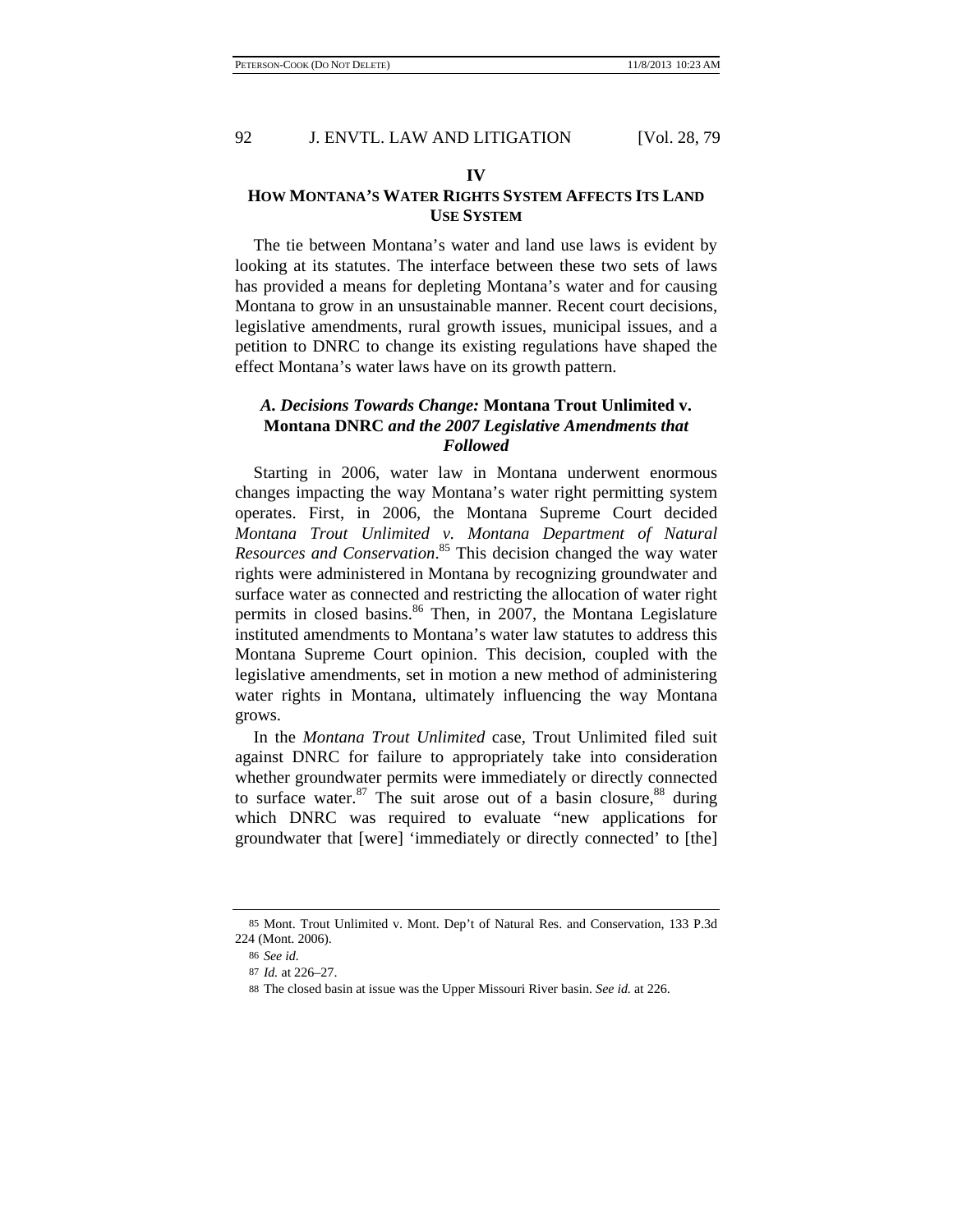... surface water" of the basin.<sup>89</sup> DNRC interpreted the statutory language to mean "a groundwater well could not pull surface water directly from a stream or other source of surface water."<sup>90</sup> Trout Unlimited argued this definition failed to take into account less obvious connections between groundwater and surface water, such as the influence that proposed prestream capture rights would have on tributaries to the main surface water source.<sup>91</sup> The Montana Supreme Court concluded that prestream capture of tributary groundwater impacts surface flows. $92$  As a result, the Court held DNRC's interpretation of the law was insufficient to provide the required statutory protections of Montana's basin closure laws.<sup>93</sup> This case solidified protections for senior water right holders, specifically those in closed basin areas.<sup>94</sup> Following the case, since DNRC had no means to mitigate groundwater depletions, it essentially stopped processing new applications.<sup>95</sup>

In response to the Montana Supreme Court's decision in *Montana Trout Unlimited* and DNRC's inability to process applications, the Montana Legislature made changes to Montana's water laws related to allocation in closed basins. The legislature's goal was to find a way to allow new permit applications to be reviewed and approved without interfering with senior water rights.<sup>96</sup> The new legislation provided a "bucket-for-bucket" means of allocating water. <sup>97</sup> requiring a mitigation plan for any depletions a new water right application might cause to existing water rights.<sup>98</sup> These mitigation plans require those requesting new groundwater allocations, in a closed basin, to buy existing rights and change the purchased water right to the newly proposed use (if possible) or retire the rights to allow for the new allocation (placing the purchaser at the back of the water right line).<sup>99</sup>

91 *Id.*

93 *Id.*

- 94 *Id.* at 232; Ziemer et al., *supra* note 10, at 51.
- 95 Ziemer et al., *supra* note 10, at 51.

96 *Id.*

- 97 *Id.* at 52.
- 98 *Id.*
- 99 *Id.*

<sup>89</sup> *Id.* This requirement comes from Montana's basin closure laws. The statutes do not define what "immediately or directly connected" means. MONT. CODE ANN. §§ 85-2-342, 85-2-343 (2011).

<sup>90</sup> *Mont. Trout Unlimited*, 133 P.3d at 227.

<sup>92</sup> *Id.* at 232.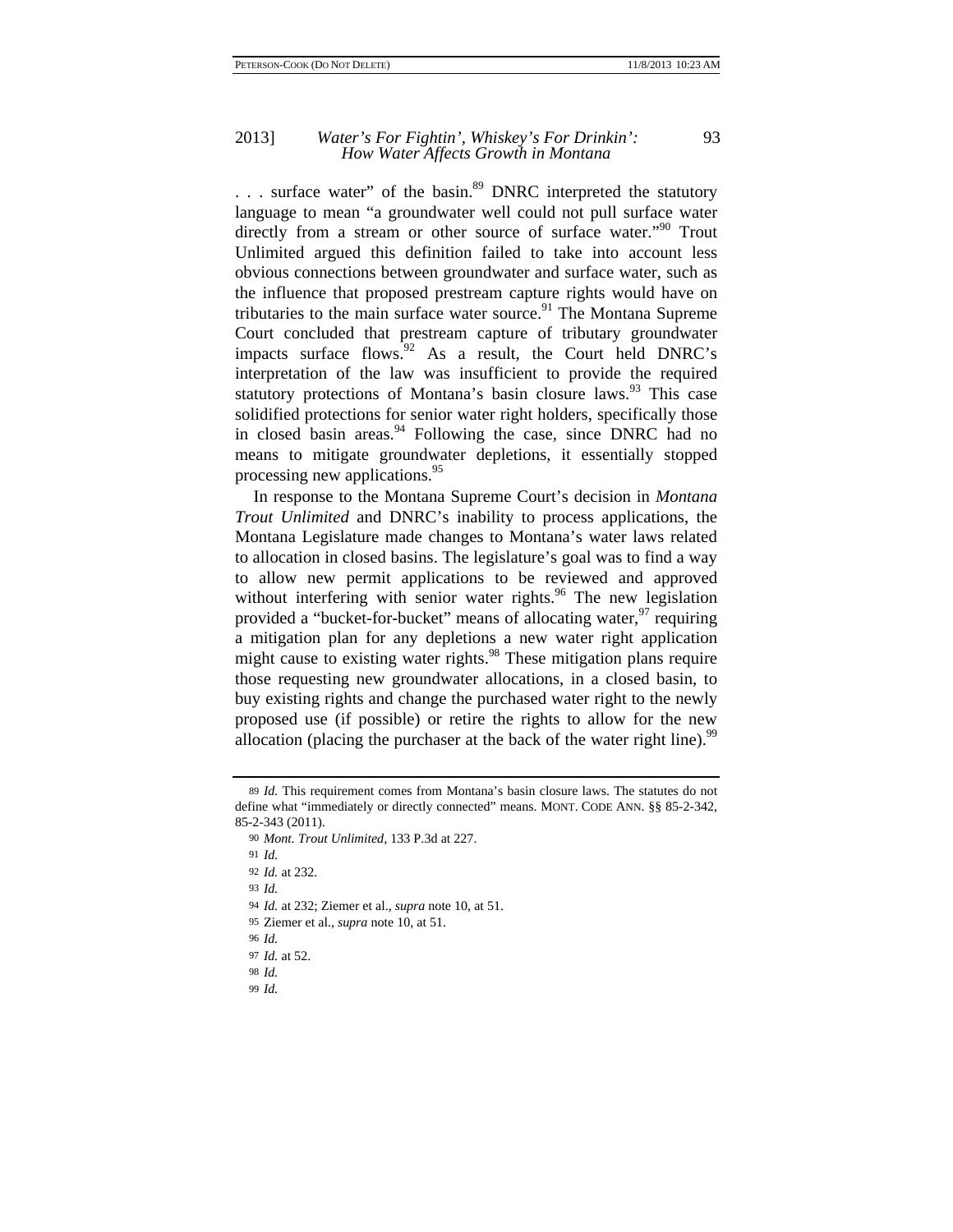These decisions solidified the concept that surface water and groundwater are to be managed conjunctively and require a means to mitigate some negative impacts on existing water right holders.<sup>100</sup> These changes are for the better in terms of conjunctive management but have also created some issues and less positive incentives.

There are a few good changes to emerge from these developments in the law. The changes set forth a clearer path towards what is required of certain proposed groundwater allocations. They also force those who want new allocations of water in closed basin areas to find a way to reallocate already allocated water rather than to continue to draw new water (which probably does not exist) from the system. Instead of placing a greater burden on Montana's water system, the changes attempt to provide some relief. Also, the changes recognize the hydrologic connectivity between surface water and groundwater. Recognizing this connection can help to change and shape Montana's system in a more sustainable way because Montana can no longer ignore the effects one might have on the other. These steps are small, but they are an attempt to move Montana in a more sustainable direction in its use of water, and in turn, a more sustainable direction in its growth.

Despite this progress, there are still some issues in need of attention. As the court concluded in the *Montana Trout Unlimited*  case, groundwater flows have been proven to affect surface water flows.<sup>101</sup> Such effects can occur through permitted groundwater withdrawal or through exempt wells.<sup>102</sup> The new developments in the law catch uses that require permits but do not deal with the issue of exempt wells. Exempt wells can still be installed in these areas because they do not require a water right per  $se^{103}$  These developments in the law have created an incentive for those dividing land to utilize exempt wells because they do not have to deal with the increasingly complicated water rights permitting system. And, as

<sup>100</sup> *See generally* Mont. Trout Unlimited v. Mont. Dep't of Natural Res. & Conservation, 133 P.3d 224 (Mont. 2006); H.B. 831, 2007 Leg. 60th Sess. (Mont. 2007); MONT. CODE ANN. § 85-2-311 (2011); Matthew Hibbs, *Interpreting the Basin Closure Law in Montana: The Permissibility of Prestream Capture*, 29 PUB. LAND & RESOURCES L. REV. 195 (2008).

<sup>101</sup> *Mont. Trout Unlimited*, 133 P.3d at 232.

<sup>102</sup> *Id.*

<sup>103</sup> MONT. CODE ANN. § 85-2-360; MARTIN, *supra* note 48; *see* WATER RIGHTS IN MONTANA, *supra* note 3, at 25–27.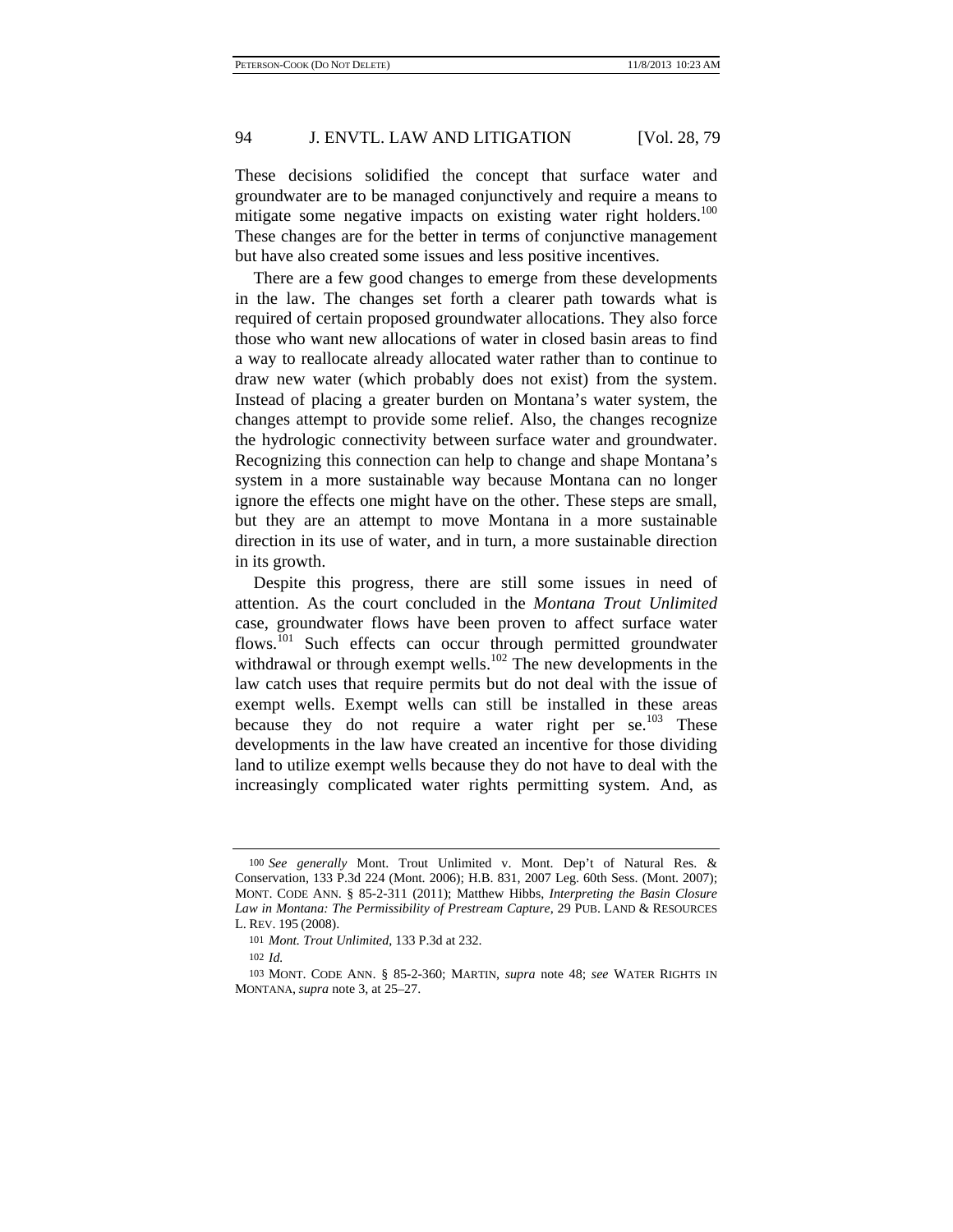stated previously, exempt wells require more land, which in turn encourages sprawl.

#### *B. Issues Affecting Rural Growth*

Exempt wells are an issue mainly concentrated in rural growth. Those dividing land in rural areas rely on exempt wells for more or less free and fast access to water for their newly divided parcels.<sup>104</sup> By using exempt wells, individuals dividing land do not have to deal with the water rights process, which can be complicated and take years. It allows those dividing land to set their lines for division and go through the somewhat simpler exempt well process because the purchasers of the new parcels are required to deal with well installation. Therefore, those individuals dividing land are moving away from installing systems that require a water right and moving towards exempt wells. This alteration changes the way land divisions are occurring and the amount of land being used for those divisions. Instead of concentrating development, development is sprawling because the installation of exempt wells requires more land than the installation of community or public water systems.

In Lewis and Clark County, $105$  a shift has occurred from utilizing community water systems to utilizing exempt wells for subdivisions.<sup>106</sup> For example, the Timber Works Estates subdivision changed its plans from installing a public water system to installing exempt wells likely because the process to obtain a water right for the subdivision was too arduous.<sup>107</sup> When the subdivision was originally submitted to Lewis and Clark County in August 2007, as Aspen Spring Estates, it included a public water system.<sup>108</sup> After its original approval, the subdivision was halted and was later resubmitted in August 2011 with a significant change to its water system.<sup>109</sup> The subdivision was renamed Timber Works Estates and no longer

<sup>104</sup> Davis, *supra* note 1, at 2.

<sup>105</sup> Lewis and Clark County is within the Missouri River basin, the closed basin subject area of the *Montana Trout Unlimited* case.

<sup>106</sup> Declaration of Christal Ness, Permit Coordinator, Lewis and Clark County (Mar. 29, 2012) (on file with the author).

<sup>107</sup> *See generally and compare* CDM, *Introduction* to ENVIRONMENTAL ASSESSMENT FOR ASPEN SPRINGS ESTATES (Jan. 14, 2008) (on file with the author), *with* CASNE & ASSOCS., *Introduction* to ENVIRONMENTAL ASSESSMENT FOR TIMBER WORKS ESTATE (Aug. 1, 2011) (on file with the author).

<sup>108</sup> CDM, *supra* note 107.

<sup>109</sup> *Compare* CDM, *supra* note 107, *with* CASNE & ASSOCS., *supra* note 107.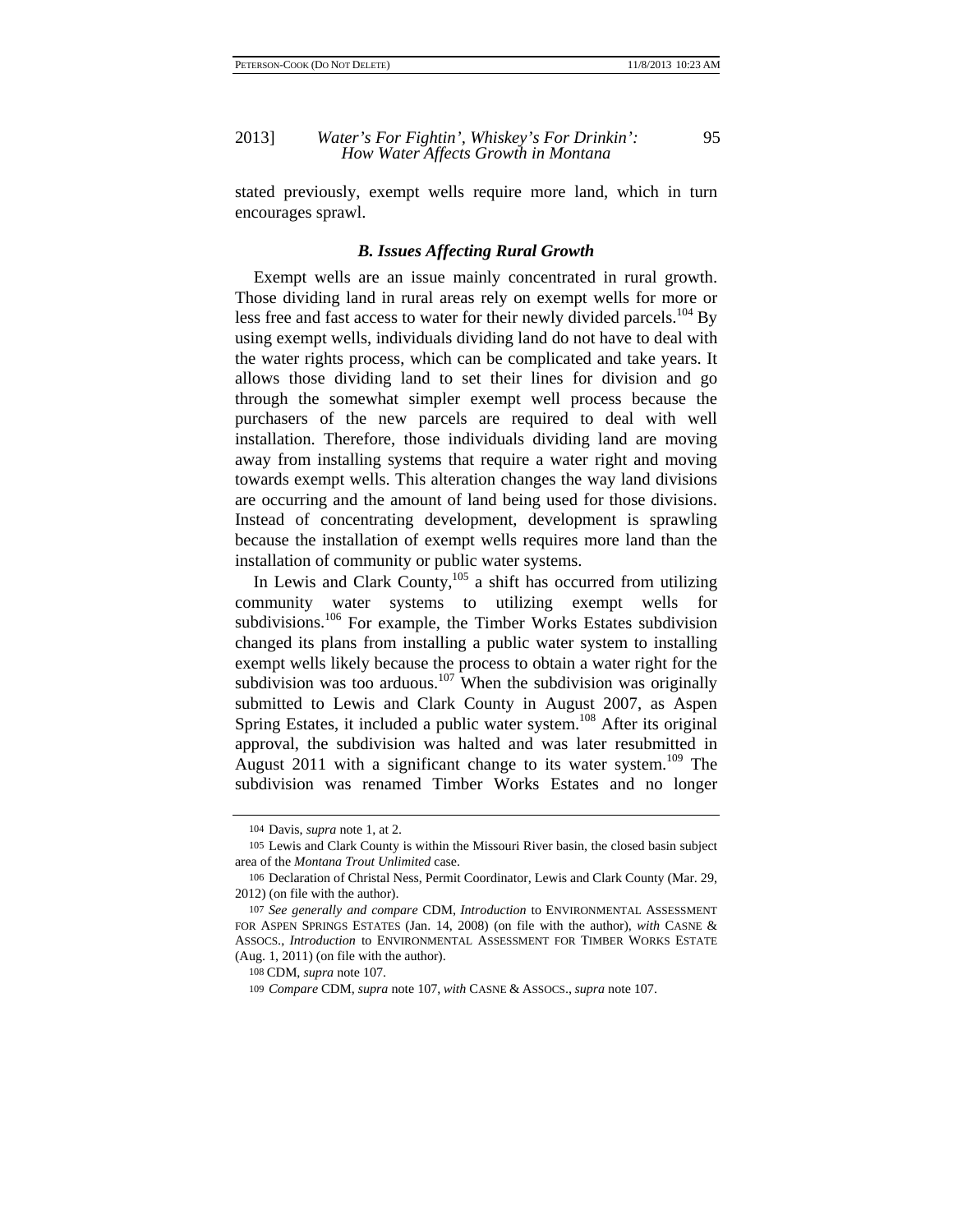included a public water system. $110$  The engineer and the developer most likely decided to switch the design because the process with DNRC was too complicated. Luckily for the developer, the number of lots being developed did not change because another exception under Montana law regarding waste-water systems allows for a decrease in acreage from the required one-acre lot size.<sup>111</sup> Now, instead of two permitted wells drawing on the aquifer, which is already in danger because it is a closed basin, there will be over one hundred new exempt wells drawing on the aquifer.<sup>112</sup> Typically subdivisions cannot maintain the same number of lots when switching from a community or public water system to exempt wells and must resort to increasing the overall size of the development and continuing to add to the sprawling growth in Montana. Currently, Lewis and Clark County does not see many subdivision applications proposing to install community or public water systems.<sup>113</sup> Therefore, as more subdivisions propose exempt wells, development is pushed further and further away from town and sustainability.

Hope is not completely lost; there are ways that counties or rural local governments can attempt to combat the problem of overutilization of exempt wells. Local governments can require subdivisions of a certain number of parcels to provide community or public water systems. The Water Policy Interim Committee, a joint bipartisan committee composed of Montana legislators, $114$  has recommended subdivisions over thirty lots be required to install public water and waste-water systems.<sup>115</sup> However, this may push growth into areas that have not adopted such regulations or may lead to many small divisions of land. These rural growth issues affect Montana's water supply as a whole and control the state's growth issues.

<sup>110</sup> CASNE & ASSOCS., *supra* note 107.

<sup>111</sup> MONT. ADMIN. R. 17.36.340(1)(a) (2012); *compare* CDM, *supra* note 107, *with*  CASNE & ASSOCS., *supra* note 107.

<sup>112</sup> *Compare* CDM, *supra* note 107, *with* CASNE & ASSOCS., *supra* note 107.

<sup>113</sup> Ness, *supra* note 106.

<sup>114</sup> *Water Policy Interim Committee 2007–2008*, MONT. LEGISLATURE, http://leg.mt .gov/css/Committees/Interim/2007\_2008/water\_policy/default.asp (last modified Jun. 10, 2013). The Committee was authorized to "conduct an interim study on surface water/groundwater interaction, exempt wells, water quality and water quantity, and other water related issues." *Id.* 

<sup>115</sup> WATER POLICY INTERIM COMM., supra note 66. More solutions are discussed below in the recommendations section of this paper. *See infra* Part VI.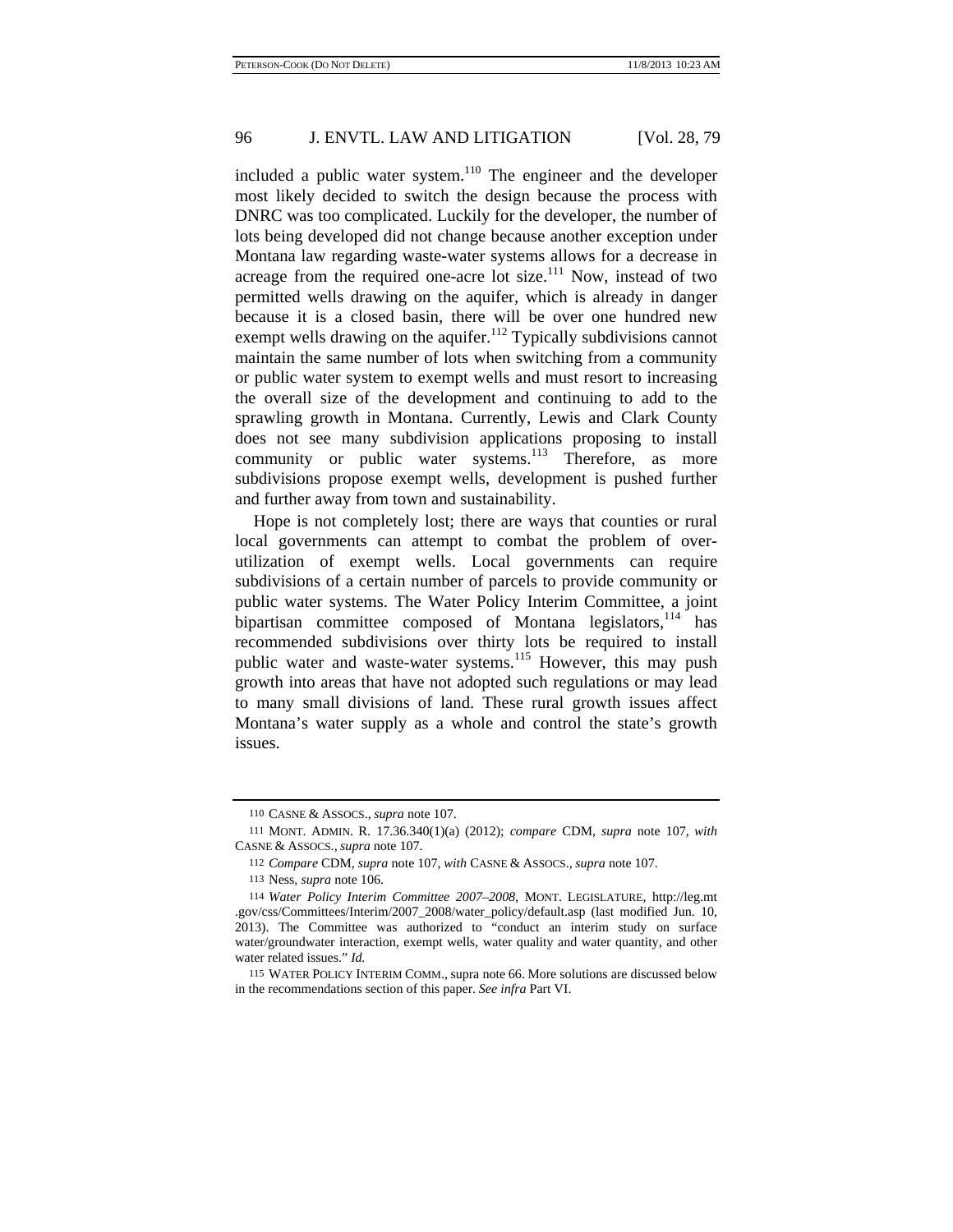### *C. Municipal Issues*

Exempt wells are not only causing water and growth problems in rural areas, they are causing issues for municipalities as well. Exempt wells are driving development away from municipalities into areas where there is enough land to accommodate the minimum lot size for exempt wells, placing more pressure on Montana's water and further steering the growth of the state.<sup>116</sup>

Municipalities are similar to any other water rights holder; a municipality can only take as much water as it has been allocated under its water right permit(s).<sup>117</sup> Therefore, when a permit held by a municipality reaches capacity, the municipality must apply for additional water rights. Reaching capacity may require a municipality to produce a mitigation plan, which could require the municipality to attempt to find water rights in the area to change or retire.

This issue is exemplified by the city of Manhattan, Montana. In 2005, Manhattan, a small town in rural Montana, applied for a new groundwater permit to gain additional water rights for an annexation.<sup>118</sup> Manhattan's water right application was challenged by senior water right holders, and at the time of the challenge, the city did not see the need for mitigation.<sup>119</sup> After going back and forth trying to settle the dispute for approximately two years, the two sides reached an agreement where Manhattan would go through the change process and utilize existing water rights for the annexation.<sup>120</sup> However, even after an agreement was reached with the senior water rights holders, Manhattan still had to finish its process with  $DNRC$ <sup>121</sup> The initial DNRC process resulted in a denial; the denial was appealed to district court, prolonging Manhattan's water right process even further.<sup>122</sup> Eventually, DNRC conditionally approved Manhattan's application; the approval was very similar to the agreement Manhattan reached with the senior water rights holders.<sup>123</sup> However, even with the approval of both DNRC and the senior water

<sup>116</sup> Davis, *supra* note 1, at 2–3.

<sup>117</sup> MONT. CODE ANN. § 7-13-4405 (2011); GETCHES, *supra* note 2, at 78–79, 107.

<sup>118</sup> Ziemer et al., *supra* note 10, at 66.

<sup>119</sup> *Id.* at 66–67.

<sup>120</sup> *Id.* at 67.

<sup>121</sup> *Id.* at 67–68.

<sup>122</sup> *Id.* at 68.

<sup>123</sup> *Id.*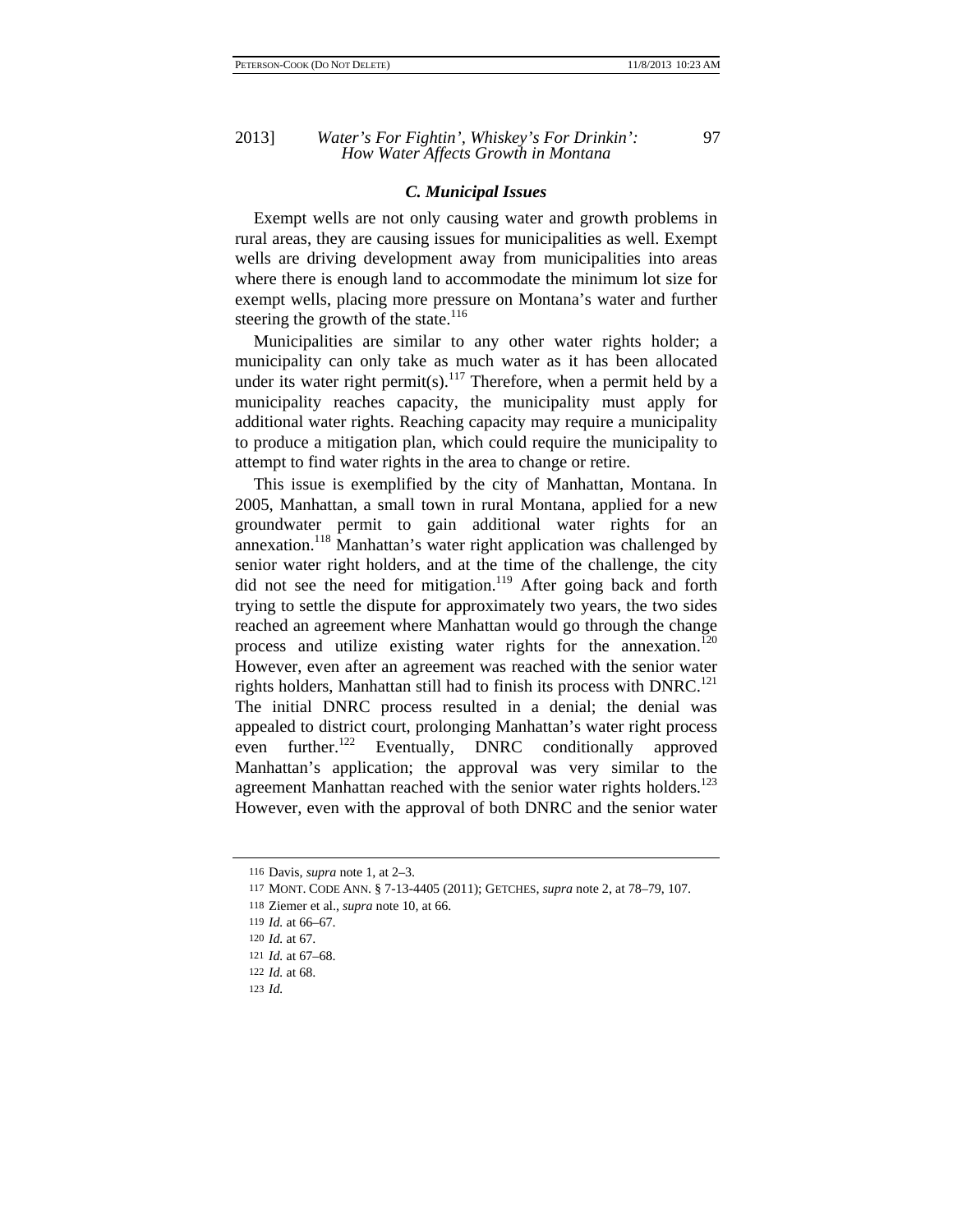right holders, Manhattan's water right did not come to fruition.<sup>124</sup> The holder of the water right Manhattan planned to change, to satisfy the requested increase in water, changed its mind, killing Manhattan's pending water right.<sup>125</sup> The water right holder was concerned about going through the change process with DNRC because of the complicated and lengthy process Manhattan had already been through.<sup>126</sup> After many years and large amounts of money, Manhattan was back at the drawing board.<sup>127</sup>

Manhattan's trouble is just one example of the issues that municipalities might encounter in the process of acquiring a water right. Issues like this dissuade developers from developing in cities, enticing them to move out into rural areas where they have the ability to utilize exempt wells in their developments and avoid dealing with the complications of DNRC's permitting process. This push towards growth outside municipal areas fosters sprawl.

# *D. A Plea from the Public to Change: Petition to Amend a Provision Regarding Exempt Wells*

Montana has created an incentive for people dividing land to utilize exempt wells over community and public wells.<sup>128</sup> This is a concern that emanates throughout the state.<sup>129</sup> The problem of exempt wells has become such an issue in Montana that a group of senior water right holders petitioned DNRC to change its interpretation of what constitutes a combined appropriation for an exempt well under Montana's administrative rules.<sup>130</sup>

In its basic form, the petition to DNRC argues that the determination of what constitutes a combined appropriation for an exempt well is an "arbitrary interpretation."<sup>131</sup> Currently, the exempt well provision cannot be used for a combined appropriation from the same source by two or more wells exceeding the thirty-five gallon per minute or ten acre-feet per year limitation.<sup>132</sup> This boils down to the fact that if a combined appropriation well exceeds more than the

<sup>124</sup> Ziemer et al., *supra* note 10, at 68–69.

<sup>125</sup> *Id.*

<sup>126</sup> *Id.* at 69.

<sup>127</sup> *Id.*

<sup>128</sup> MARTIN, *supra* note 48, at 1–2.

<sup>129</sup> *See* Chandler et al., *supra* note 62.

<sup>130</sup> *See id.* at 1–2*.*

<sup>131</sup> *See id.*

<sup>132</sup> *Id.* at 1.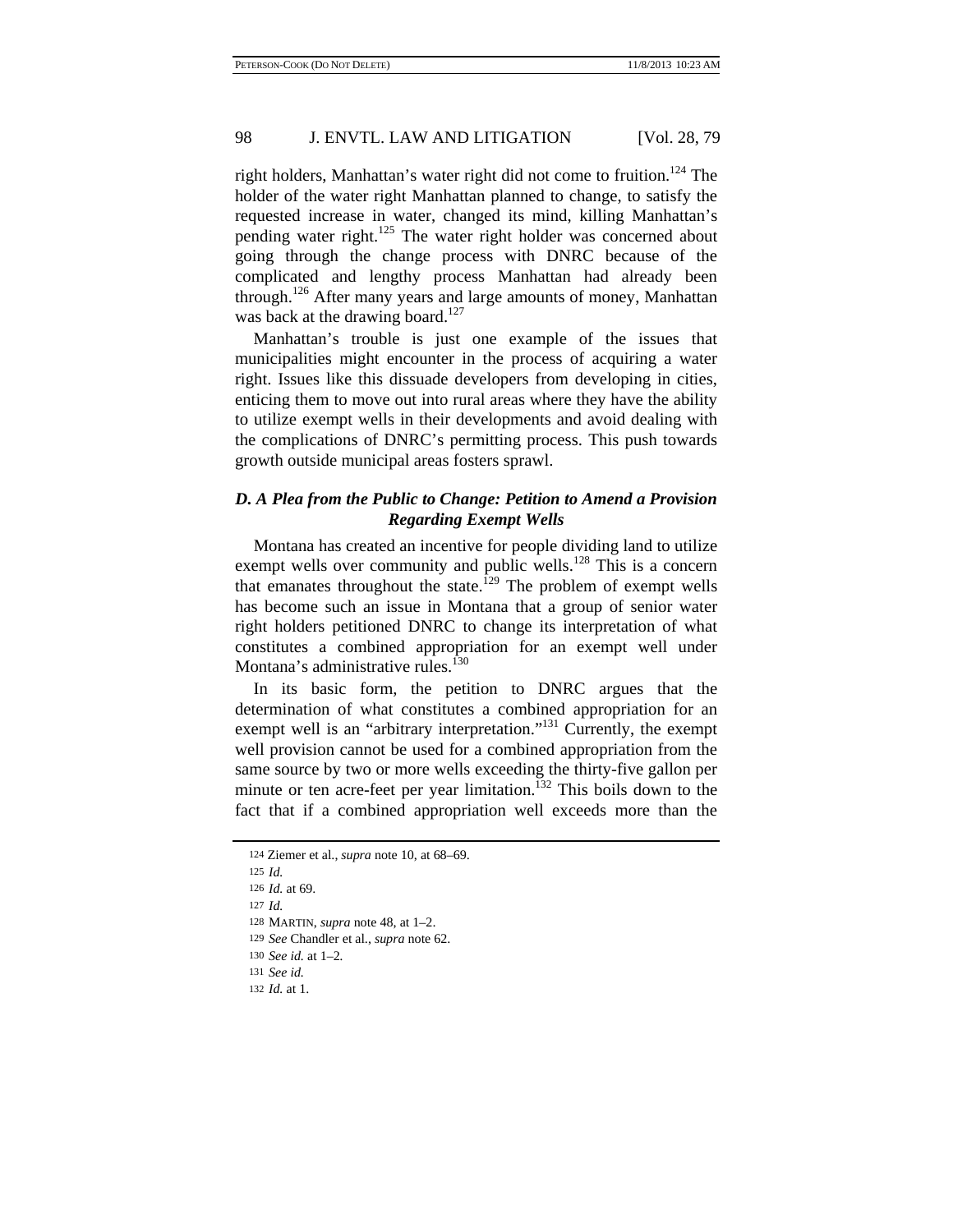exempt well limitation, it requires a water right permit. DNRC defines combined appropriations as those systems physically connected through piping.<sup>133</sup> The petitioners argued that this interpretation is arbitrary because it overlooks all the wells coming from a single subdivision, which act as a combined draw on an aquifer.<sup>134</sup> However, since those wells are not physically connected, DNRC considers them each individually exempt. This petition was ultimately denied by DNRC in 2010 after a long administrative hearing process, which included a public hearing.<sup>135</sup> The ruling, by the acting administration of the water resources division of DNRC, justified DNRC's interpretation of combined appropriations by concluding that its interpretation followed the law and was therefore not arbitrary.<sup>136</sup>

This petition was not the first of its kind.<sup>137</sup> In 2006, the Gallatin County Commission petitioned DNRC to amend the same rule.<sup>138</sup> Not surprisingly, that petition was subsequently denied by  $DNRC$ <sup>139</sup>

Even with so many people and facts against the continuation of the procedures surrounding exempt wells, these wells continue to be administered in the same manner. Recent occurrences have made exempt wells more readily utilized, not only placing more stress onto Montana's aquifers but also on its land system and growth. By allowing the term "combined" to apply only to physically connected allocations, many large subdivisions are able to thrive off of exempt wells, eating up unnecessary amounts of land and water in the state. This inefficient use of exempt wells is negatively affecting the way Montana's growth occurs. DNRC needs to strongly consider changing its interpretation of what constitutes a combined appropriation as was requested. Ruling in such a manner would improve some of the problems regarding exempt wells by removing the threat that subdivisions with a large number of lots have on the water supply and growth of Montana.

<sup>133</sup> MONT. ADMIN. R. 36.12.101(13) (2011); Chandler et al., *supra* note 62, at 2.

<sup>134</sup> Chandler et al., *supra* note 62, at 2–3.

<sup>135</sup> Order Denying Request to Amend Rule 36.12.101(13) (Mont. Dep't of Natural Res. Aug. 30, 2010), *available at* http://www.dnrc.mt.gov/wrd/declaratory\_ruling/order \_denying\_rule\_making.pdf.

<sup>136</sup> *Id.*

<sup>137</sup> *See* Gallatin County Comm'n, *supra* note 63.

<sup>138</sup> *Id.*

<sup>139</sup> Revised Order of Denial (Mont. Dep't of Natural Res. & Conservation Feb. 20, 2007), *available at* http://www.dnrc.mt.gov/wrd/declaratory\_ruling/petition\_declaratory \_ruling.pdf (attached as exhibit five to Chandler et al, *supra* note 62).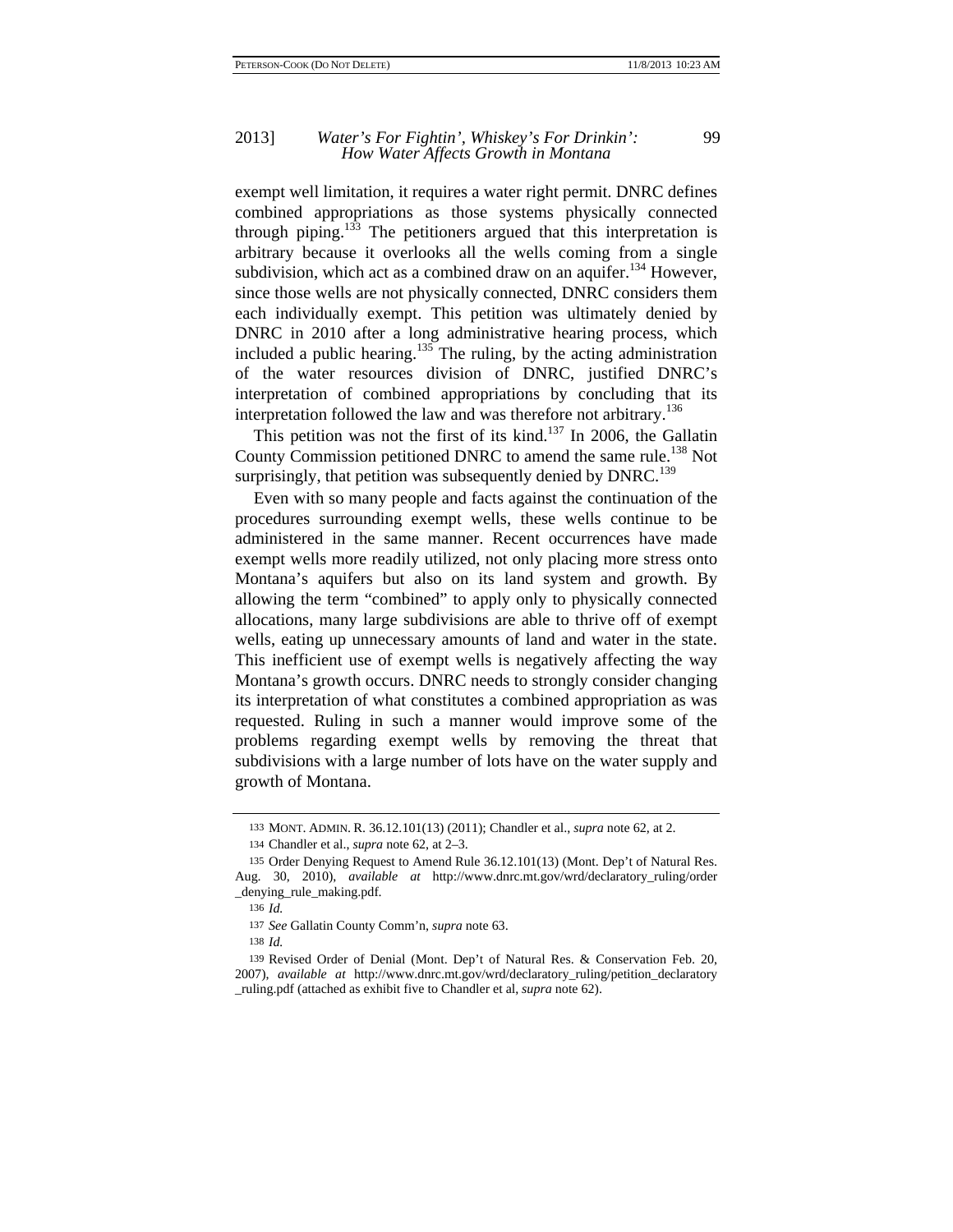Montana's growth is shaped through its water and land use laws. These laws have created some rural and municipal growth issues and have even caused some water right holders to petition for reform. However, the attempts to change Montana's water laws for the better have not succeeded, and these rural and municipal issues will only continue to grow without changes in the law. Without such changes, exempt wells will continue to be encouraged, and with every exempt well, more land is eaten up and development is pushed further and further away from municipalities and sustainability. Montana needs to look within its own policies and the policies of other states to try and affect a change towards sustainability.

**V** 

### **COMPARISON WITH OREGON'S CURRENT SYSTEM**

Oregon has long been at the forefront of both land development regulations and water resource conservation. Oregon recognizes, through its statutes and administrative rules, that land and water are connected, and Oregon has created tools to deal with the effects one might have on the other. $140$  Oregon has created statewide planning goals for each resource (land and water), which overlap and create a system leading towards sustainability. Montana could learn from some of the tools Oregon is using to control its exempt well issues.

### *A. Oregon's Statewide Goals*

Oregon has established eight "statewide water resource management" topics<sup>141</sup> and nineteen "statewide planning goals."<sup>142</sup> While the water topics directly relate to water, there are many planning goals relating to water and its interplay with land and land development.<sup>143</sup>

Goal Two, entitled "Land Use Planning," requires that local governments throughout the State of Oregon adopt comprehensive plans.144 These comprehensive plans must incorporate the identification of issues and problems as well as address the water

<sup>140</sup> OR. ADMIN. R. 690-005-0020 (2012).

<sup>141</sup> OR. ADMIN R. 690-410-0010 to -0080.

<sup>142</sup> OR ADMIN. R. 660-015-0000(1)–(14), -0005; -0010(1)–(4).

<sup>143</sup> *See* OR. DEP'T OF LAND CONSERVATION & DEV., OREGON'S STATEWIDE PLANNING GOALS & GUIDELINES (Mar. 12, 2010), *available at* http://www.oregon.gov /LCD/docs/goals/compilation\_of\_statewide\_planning\_goals.pdf.

<sup>144</sup> OR. ADMIN. R. 660-015-0000(2) (Goal 2: Land Use Planning in OREGON'S STATEWIDE PLANNING GOALS & GUIDELINES, *supra* note 143).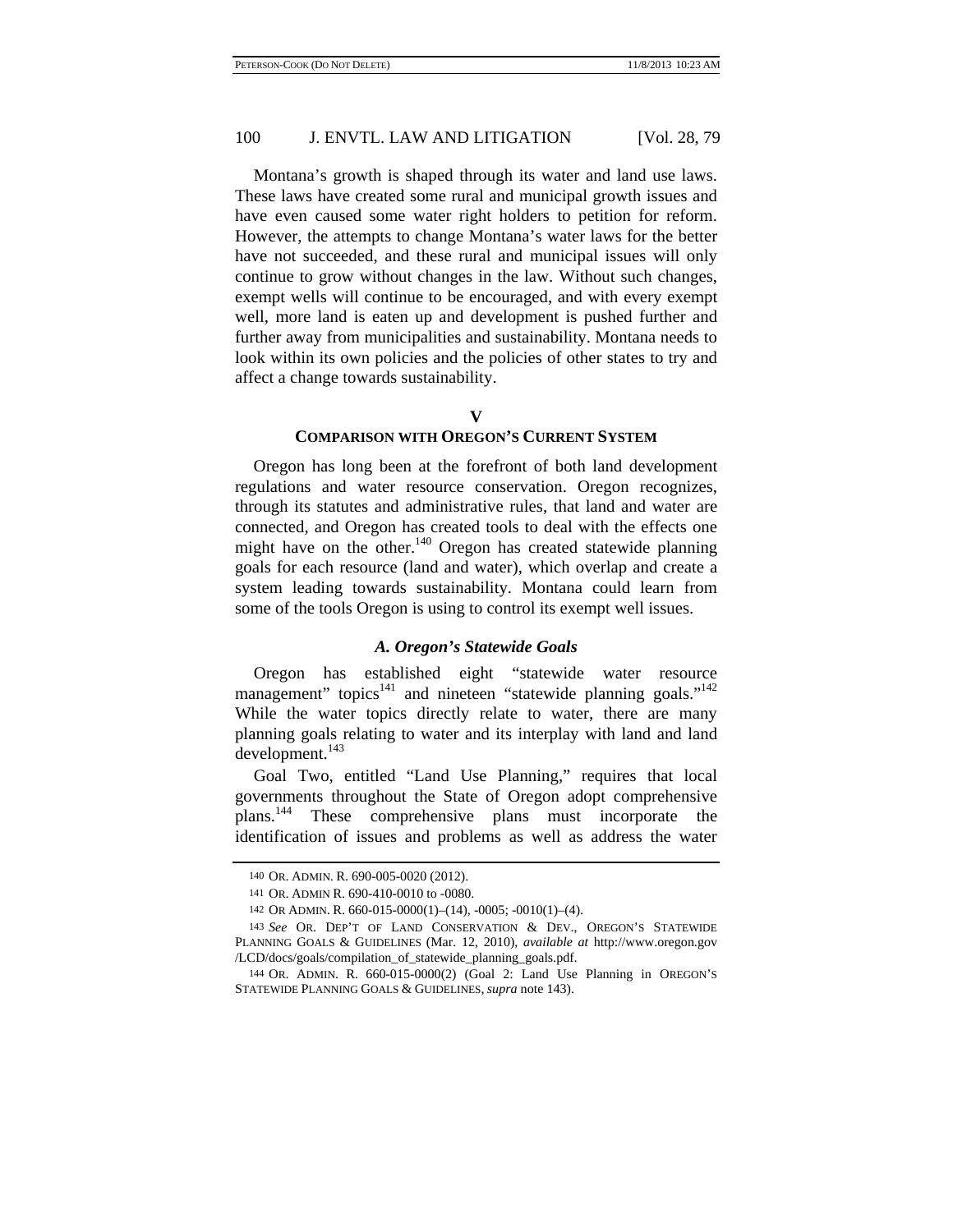### 2013] *Water's For Fightin', Whiskey's For Drinkin':* 101 *How Water Affects Growth in Montana*

resources associated with them.145 Additionally, Goal Five, entitled "Natural Resources, Scenic and Historic Areas, and Open Spaces," requires an inventory of water resources with a goal to protect Oregon's natural resources.146 Also, Goal Six, entitled "Air, Water, and Land Resource Quality," has a "goal [t]o maintain and improve the quality of the air, water and land resources of the state."<sup>147</sup> These goals show the integration of water into land development. Importantly, land use plans cannot be approved without complying with these goals, and since all governments in Oregon are tasked to comply with the goals, water is always considered in Oregon's land use development and planning.

Similarly, in Montana, water must be considered. Montana requires that the quality and quantity of water be investigated during a land division.<sup>148</sup> However, the integration is not as profound as in Oregon. Oregon goes beyond Montana with the quality and depth of its goals and requirements. In Oregon, not only are land use plans required to comply with the state's goals, but also any new uses of water (surface or groundwater) must comply with the statewide planning goals.<sup>149</sup> Oregon's requirements attempt to thoroughly integrate the effects water has on land development and lead Oregon towards a sustainable future.

### *B. Oregon's Water Rights System*

Similar to Montana, Oregon is a prior appropriation state.<sup>150</sup> Prior appropriation, as described above, requires a beneficial use, and Oregon recognizes a number of beneficial uses listed in its statutes.<sup>151</sup>

<sup>145</sup> *Id.*

<sup>146</sup> OR. ADMIN. R. 660-015-0000(5) (Goal 5: Natural Resources, Scenic and Historic Areas, and Open Spaces in OREGON'S STATEWIDE PLANNING GOALS & GUIDELINES, *supra* note 143).

<sup>147</sup> OR. ADMIN. R. 660-015-0000(6) (Goal 6: Air, Water, and Land Resource Quality in OREGON'S STATEWIDE PLANNING GOALS & GUIDELINES, *supra* note 143).

<sup>148</sup> *See* MONT. CODE ANN. § 76-3-622 (2011) (describing requirements for proof of water in a subdivision application). If a division of land is exempt from subdivision review, it still must go through the water rights permit process or the exempt wells process as noted above. *See infra* Part I.

<sup>149</sup> OR. ADMIN. R. 690-410-0070(2)(i).

<sup>150</sup> Janet C. Neuman, *Oregon*, *in* 4 WATERS AND WATER RIGHTS at 1 (Robert E. Beck & Amy K. Kelly eds., LexisNexis, 3d ed. 2009).

<sup>151</sup> OR. REV. STAT. § 536.300 (2012). The list is illustrative, not exclusive. *See* Benz v. Water Res. Comm'n 764 P.2d 594 (Or. Ct. App. 1988). These beneficial uses include "existing and contemplated needs and uses of water for domestic, municipal, irrigation,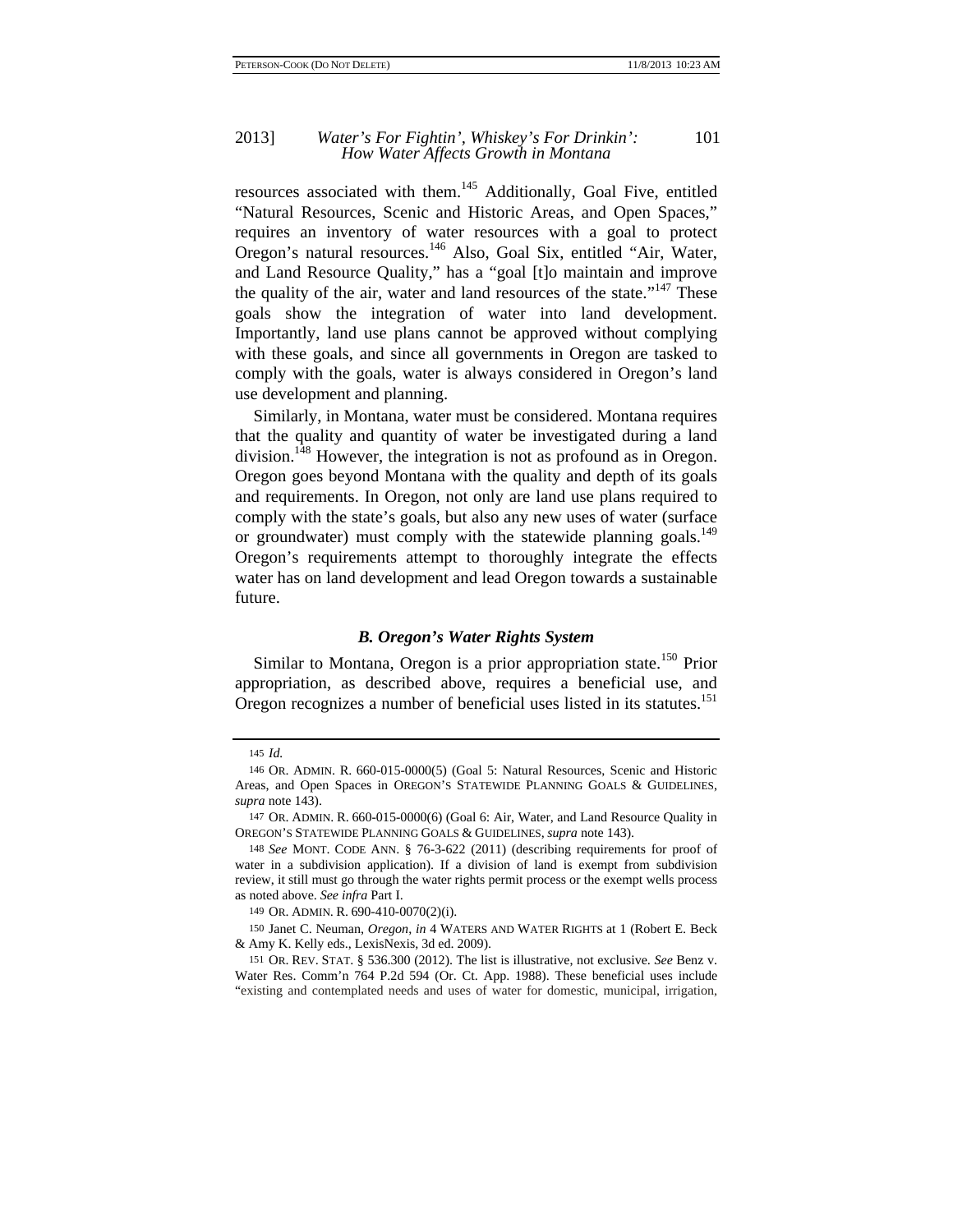Oregon administers its system through a permit system, which is overseen by the Oregon Water Resources Department.<sup>152</sup>

Oregon's permit system is similar to other permit systems, including Montana's. First, an application must be submitted and reviewed by staff.<sup>153</sup> If the requirements of the statute are met, the permit is approved.<sup>154</sup> If the permit is contested a hearing is held.<sup>155</sup> Anyone can challenge a water right application (permit) in Oregon; this includes other water right holders and the public generally.<sup>156</sup> If approved, in order for the right to be official it must be proven (put to beneficial use).<sup>157</sup> Any changes in a water right require an approval from the state. $158$ 

Oregon regulates its water basin by basin.<sup>159</sup> Each basin is distinct and has different restrictions for what new permits may be considered.<sup>160</sup> This is different from Montana. Montana only treats a basin differently once the basin has water quality or quantity issues.<sup>161</sup>

Also, Oregon can declare critical groundwater areas, which are similar to Montana's closed basins and controlled groundwater areas.162 These areas restrict water use because the groundwater pumping exceeds the long-term natural replenishment of water in the area.<sup>163</sup> Different from Montana, these areas restrict use as a whole and if contested can have preferences for some water uses over others (regardless of priority date).164 In addition to the critical groundwater

157 OR. REV. STAT. § 537.230 (2011); Neuman, *supra* note 150, at 6.

159 *Id.* at 11–13.

power development, industrial, mining, recreation, wildlife, and fish life uses and for pollution abatement." OR. REV. STAT. § 536.300.

<sup>152</sup> OR. WATER RES. DEP'T, AN INTRODUCTION TO OREGON'S WATER LAWS: WATER RIGHTS IN OREGON 3 (Centennial ed. 2009) [hereinafter WATER RIGHTS IN OREGON], *available at* http://www.oregon.gov/owrd/pubs/docs/centennial\_aquabook.pdf; Neuman, *supra* note 150.

<sup>153</sup> OR. ADMIN. R. 690-310-0040 to -0140; Neuman, *supra* note 150, at 5.

<sup>154</sup> *Id.*

<sup>155</sup> *Id.*

<sup>156</sup> WATER RIGHTS IN OREGON, supra note 152, at 17–18.

<sup>158</sup> WATER RIGHTS IN OREGON, *supra* note 152, at 29–31.

<sup>160</sup> *Id.*

<sup>161</sup> WATER RIGHTS IN MONTANA, *supra* note 3, at 46–50.

<sup>162</sup> WATER RIGHTS IN OREGON, *supra* note 152, at 12; WATER RIGHTS IN MONTANA, *supra* note 3, at 42–50.

<sup>163</sup> WATER RIGHTS IN OREGON, *supra* note 152, at 12.

<sup>164</sup> *Id.* at 12; OR. REV. STAT. § 537.742(2) (2011) (describing the various uses that might be weighted, such as municipal or residential uses, and other corrective measures that might be taken in a contested critical groundwater area).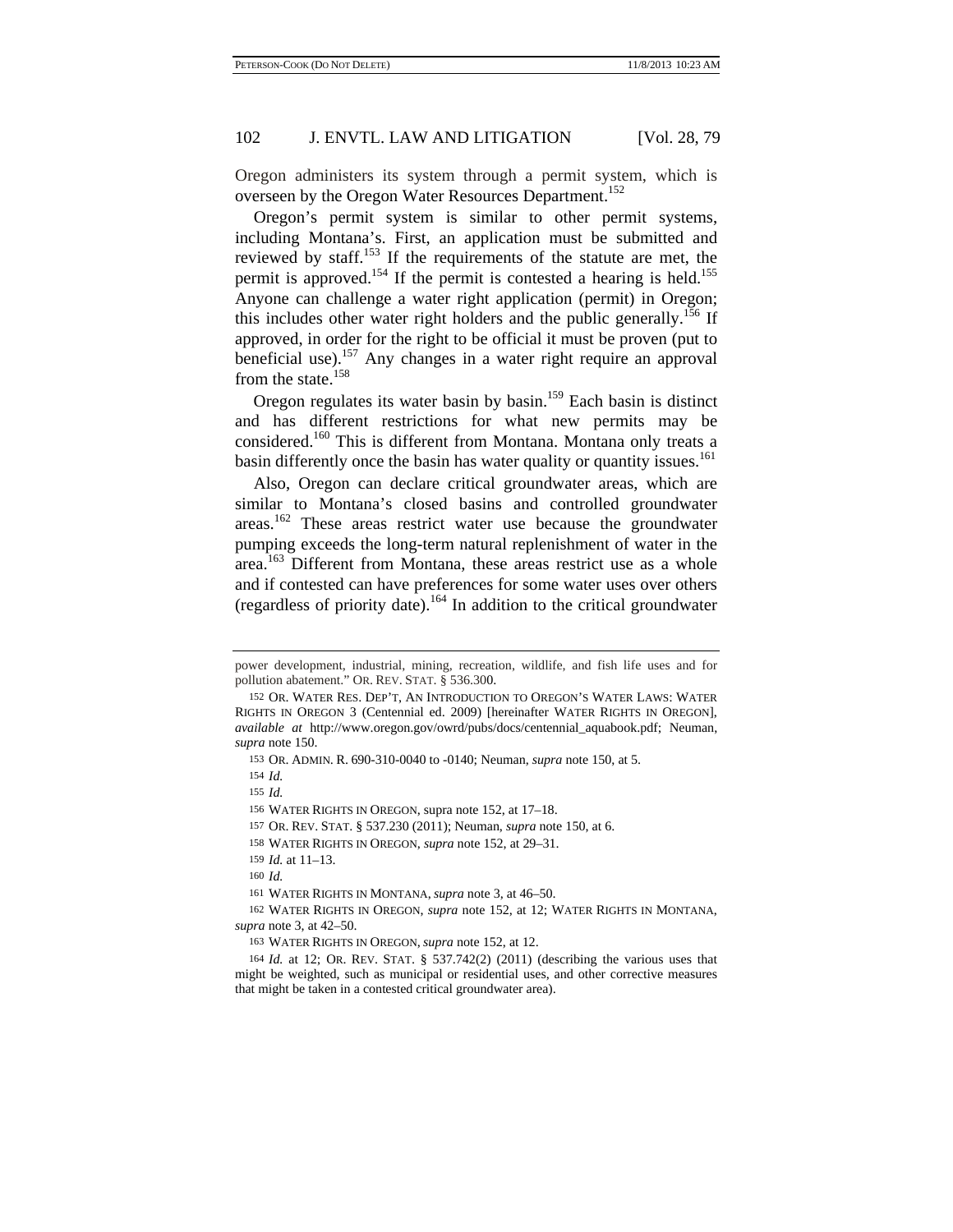areas, Oregon also manages groundwater limited areas.<sup>165</sup> These areas have limited access to new water rights, only allowing new water rights for a few designated uses depending on the area.<sup>166</sup>

Oregon's administration of its water rights, while similar to Montana's, has more restrictive methods for regulating water. These controls appear to set Oregon up to maintain a healthier water-related future than Montana.

### *C. Oregon's Exempt Wells*

The most important comparison between Montana and Oregon involves exempt wells. Oregon, like Montana, has exceptions to the requirement to obtain a permit for groundwater allocation.<sup>167</sup> Oregon's exceptions include domestic uses up to fifteen thousand gallons of water per day, lawn watering up to a one half acre, small industrial or commercial uses up to five thousand gallons of water per day, and stock watering.<sup>168</sup>

Just like Montana, Oregon has its own share of issues with the allocation of water through exemptions. For example, in 2009, a bill, which attempted to reduce the amount of water per day for exempt wells from 15,000 gallons per day to 1,000 gallons per day, failed in the Oregon Legislature.<sup>169</sup> However, with these issues, Oregon, unlike Montana, has attempted to use other tools to deal with exempt wells. Oregon is paying special attention to special groundwater areas. For example, Oregon instituted a one-year pilot program in 2008, Neighborhood Groundwater Network, to teach people how to better manage their consumption.<sup>170</sup> This tool attempts to move Oregon in a more sustainable direction through supervision of the state's water and public education. Currently, no equivalent to this program exists in Montana.

<sup>165</sup> WATER RIGHTS IN OREGON, *supra* note 152, at 12–13; *see* OR. ADMIN. R. 690-502- 0170 to -0260 (2012).

<sup>166</sup> WATER RIGHTS IN OREGON, *supra* note 152, at 12–13; *see* OR. ADMIN. R. 690-502- 0170 to -0260.

<sup>167</sup> OR. REV. STAT. § 537.545; Neuman, *supra* note 150, at 3.

<sup>168</sup> OR. REV. STAT. § 537.545; Neuman, *supra* note 150, at 3.

<sup>169</sup> Laura A. Schroder et al., *Domestic Groundwater Exemptions Competing: Uses Put Pressure on Western Water Right Requirements, but Constitutional Right to Life May Trump Prior Appropriation Doctrine*, 47 WILLAMETTE L. REV. 405, 419–20 (2011).

<sup>170</sup> OR. WATER RES. DEP'T, *Neighborhood Groundwater Network*, http://www.oregon .gov/owrd/pages/GW/NGWN\_homepage.aspx (last visited Sept. 2, 2013).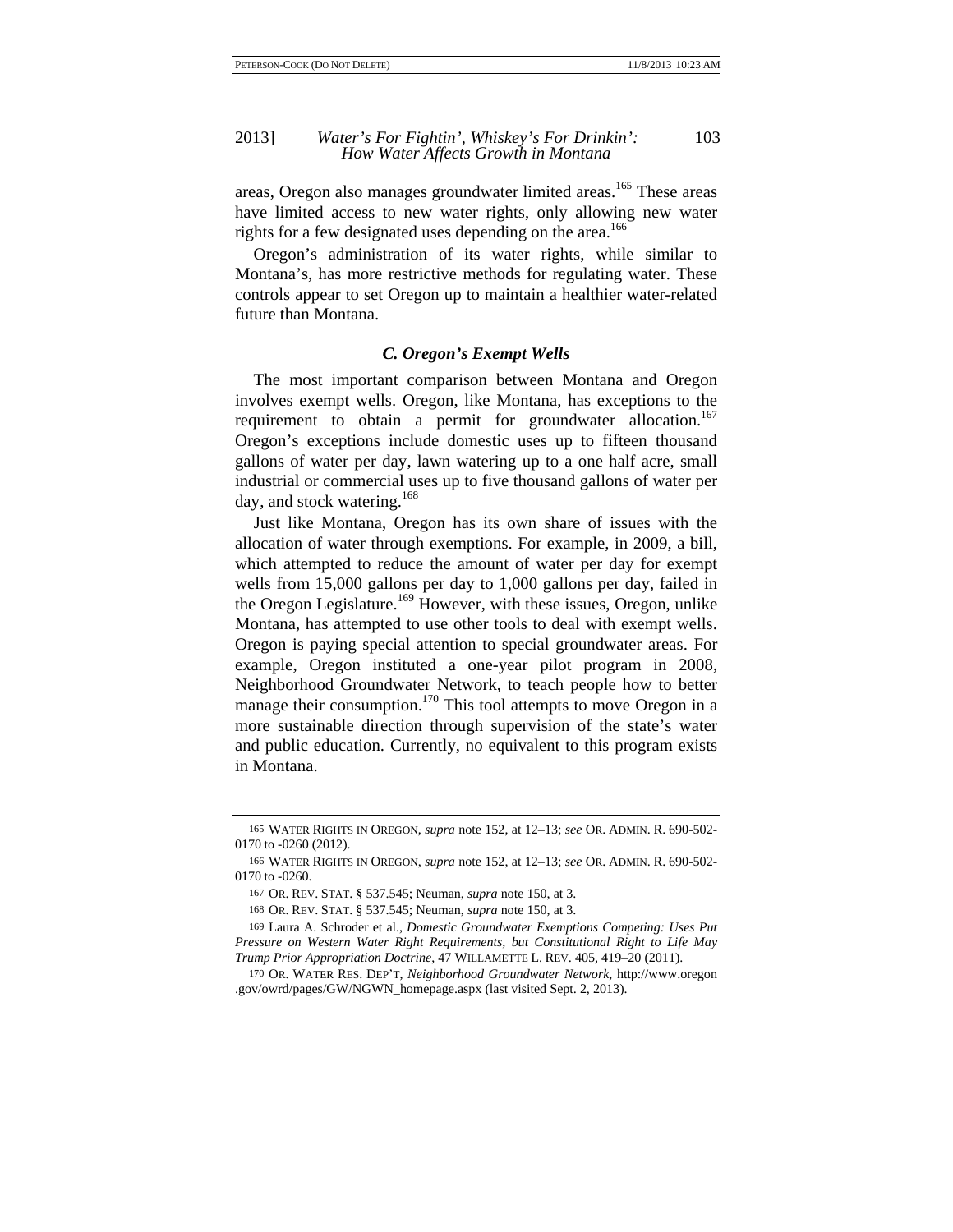Overall, Montana and Oregon have some similarities in the way their water law systems function. However, while Oregon is trying to utilize new tools to combat the problem of exempt wells, Montana has stayed close to stagnant through the negation of some positive attempts with negative results. While every state has success with different methods, Montana may be able to learn from Oregon, especially from Oregon's implementation of a community outreach program to help people live more sustainably and Oregon's basin-bybasin regulation that is tailored to the needs of each basin.

# **VI**

# **THE SITUATION: TOOLS TO UTILIZE FOR A SUSTAINABLE FUTURE**

Montana needs to find a way to cope with exempt wells and the continuing negative effects these wells have on Montana's growth and water supply. Exempt wells are not only affecting the amount of water necessary for future generations, but are also affecting the way Montana is growing by encouraging sprawl. Montana will continue to lose the appeal and charm it currently has if it continues to be taken advantage of in this manner, especially when there are tools that might help Montana curb this problem in the future.

A good starting point for Montana may be to implement a program similar to Oregon's community education program. While not an enforceable action, it does create awareness and begins to make people conscious of the issues and changes that need to be made. Public education is a step in the right direction. Increased awareness might help dividers of land choose not to utilize exempt wells, which would help with growth issues.

Oregon's system of basin-by-basin water regulation provides another possible tool for Montana to utilize in the future. By regulating basin-by-basin, Montana could tailor its groundwater requirements depending on the needs of each basin. This would create a more sustainable means of regulating water. By using this system, water right permits would reflect the basin's ability to undertake additional allocation, which would then be reflected in the growth pattern of the area. However, this would not solve the issue of exempt wells because exempt wells could still be permitted unless specifically prohibited by a basin. But, if the regulations in some basins chose to prohibit or restrict the use of exempt wells, it would still be beneficial to the state, even if such a requirement were not required statewide. Basin-by-basin allocation would at least tailor the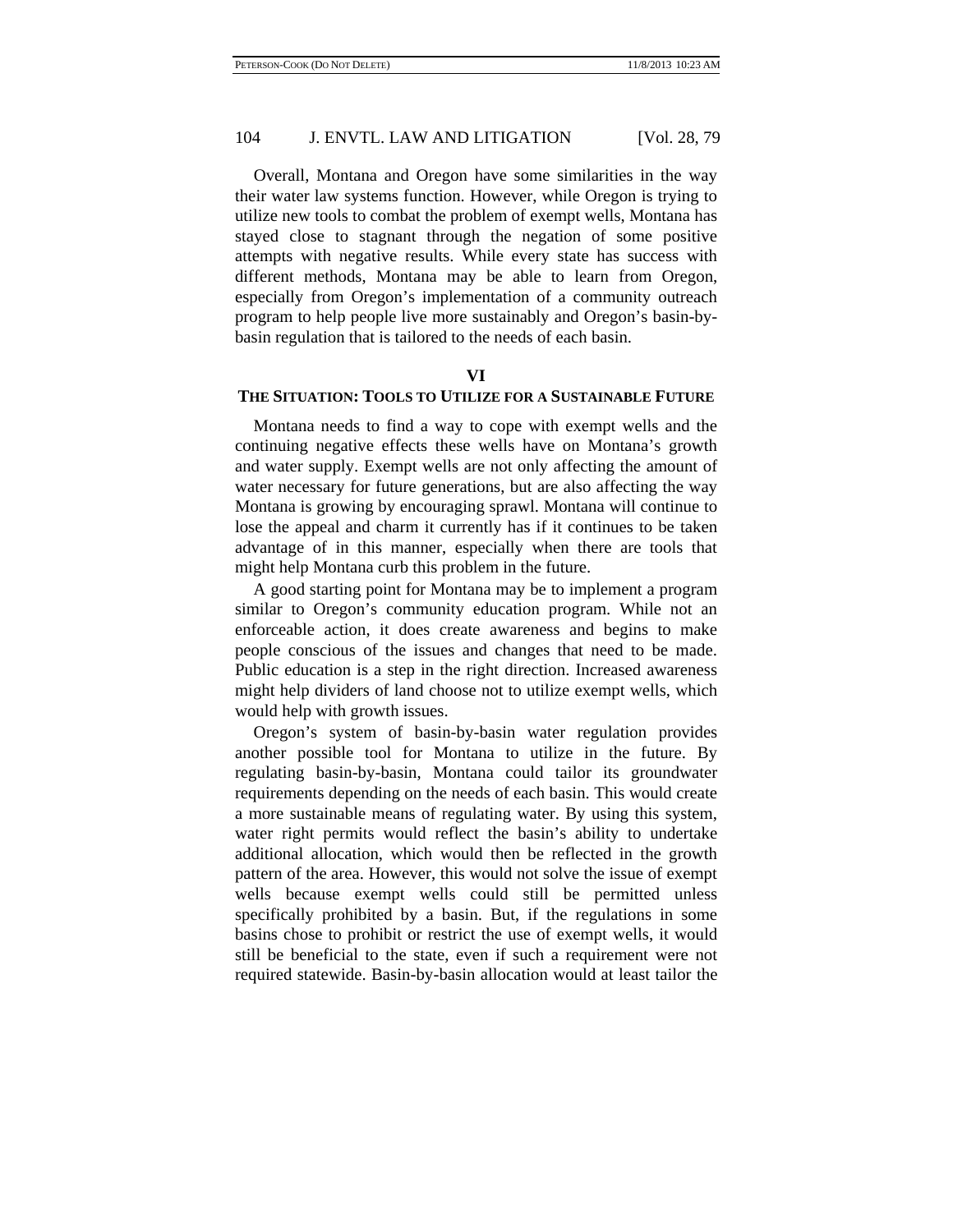regulation of water in some way, which could lead to more sustainable growth.

The petition submitted to DNRC by concerned water rights holders provides another feasible opportunity for the state to move towards change. By changing its interpretation of combined appropriation, the state could capture all of the large multi-parcel divisions of land and leave the smaller developments alone. If the interpretation changed, either through the agency, the courts, or the legislature, it would have to be narrowly tailored to provide a balance with the original goals of exempt wells. While Montana might not be ready to get rid of its exempt wells altogether, it can take steps like this to move away from the overutilization of exempt wells.

Additionally, Montana can begin to mitigate the ill-effects of its exempt wells by following the Water Policy Interim Committee's recommendation that once land divisions reach a certain number of lots, community or public water systems are required. This would create a threshold limit for land divisions, but it could create additional problems by creating a lot of smaller subdivisions that continue to use exempt wells. Additionally, in cases when land is being divided into larger parcels (i.e., twenty acres), it might be cost prohibitive to install a community or public water system in developments with a large number of lots. This requirement would need to be implemented throughout the state to allow for consistent regulation and tailored to encourage sustainable growth.

Another idea is for Montana to institute a system of recording and reporting for exempt wells. Currently, after receipt of a certificate of right for an exempt well, there are no additional checks on its use. While these exempt wells go unmonitored, more exempt wells are being installed, placing additional pressure on the water system. If Montana instituted a system where exempt well owners were required to record and report their usage, it would provide a check on the system. While this type of system might not directly affect growth, it will at least provide additional data for how much pressure is being placed on Montana's water system and where additional measures need to be taken. It could lead to closures of basins or institution of controlled groundwater areas, which could curb growth slightly by making it harder to obtain water rights and force those dividing land to create sustainable land divisions. Still, this might not affect exempt wells unless the steps taken include a requirement to limit exempt wells in these controlled areas.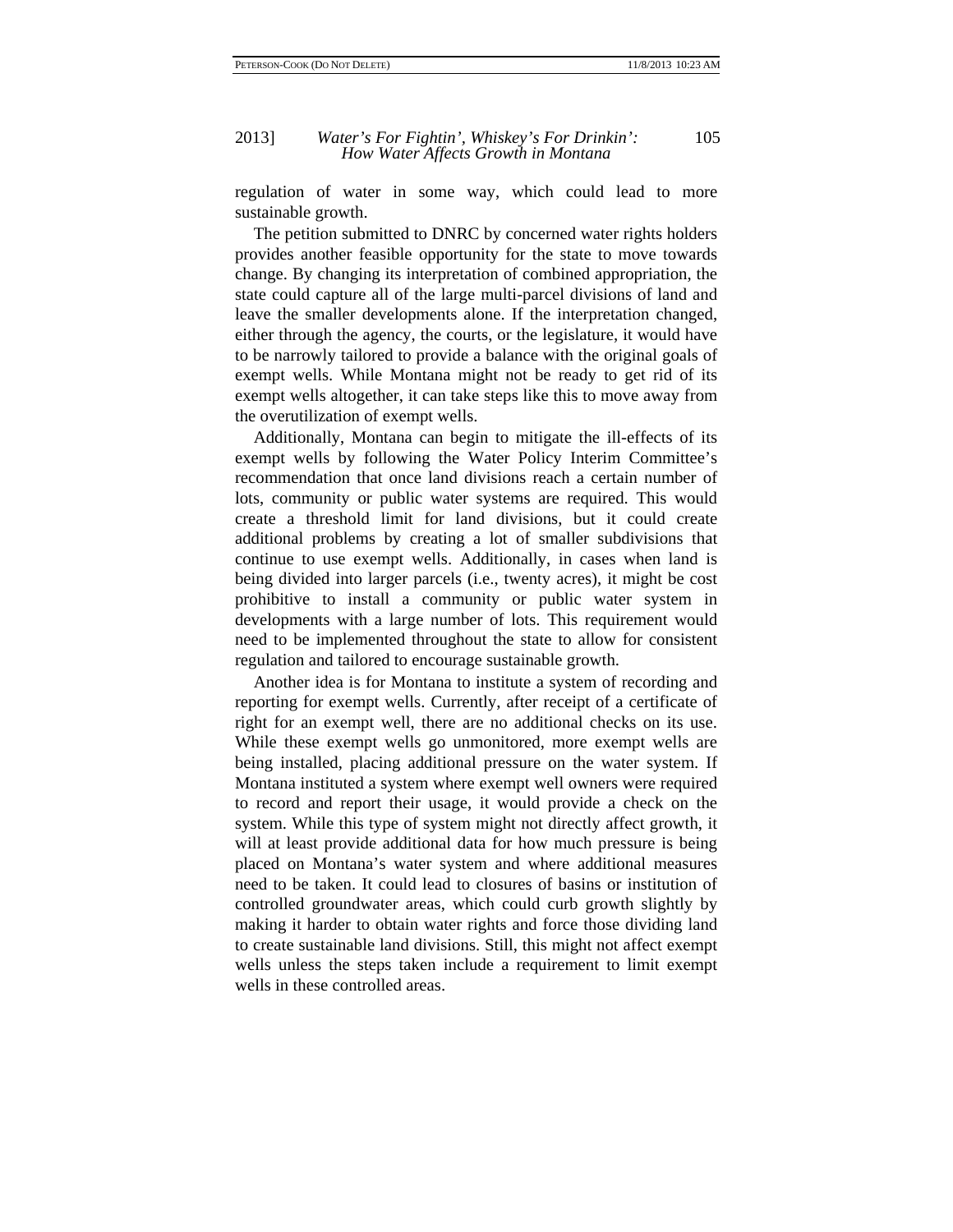Montana could also consider monitoring exempt wells in closed basin areas. These areas have enough pressure from existing allocations of water withdraw and do not need the additional impacts of additional exempt wells. While permits in closed basins are monitored for implications to senior water right holders, exempt wells are not. Monitoring exempt wells would disincentivize the use of exempt wells in problem areas, hopefully slowing sprawl and placing less of a strain on the water system. However, this would only be required for certain areas with previously determined issues and would only be a step in fixing the problems exempt wells have on growth.

These tools are just some of the many that could be further developed into workable strategies for Montana, but they will take time and both legislative and public input to fully come to fruition. The Water Policy Interim Committee and DNRC are great places to start, but the state needs to commit to a change and engage the public in how to do it. Exempt wells are creating water and growth problems in Montana, the effects of which are being felt now and may only get worse.

Montana has fostered an environment where exempt wells are being over-utilized. Exempt wells are being used in land division as a loophole from the current requirements to obtain a permitted allocation of water. By using exempt wells, individuals dividing land need more square footage to create the same number of lots they could create with the bonus density provided by community and public water systems. The requirement for additional land pushes divisions of land further and further away from cities and increases the size of the lots created, essentially driving an unsustainable growth pattern for Montana. Completely removing exempt wells is not the answer, but there are other tools Montana can utilize to take back control. Land and water are always going to be connected. The State of Montana needs to make changes to recognize that connection between land and water, plan for the future, and focus on the Montana it wants its future generations to enjoy.

#### \*\*\*

### *Author Note*

The author wrote this Article in early 2012. Since the penning of this Article, the Montana Legislature and DNRC adopted some changes affecting water rights. The Montana Legislature passed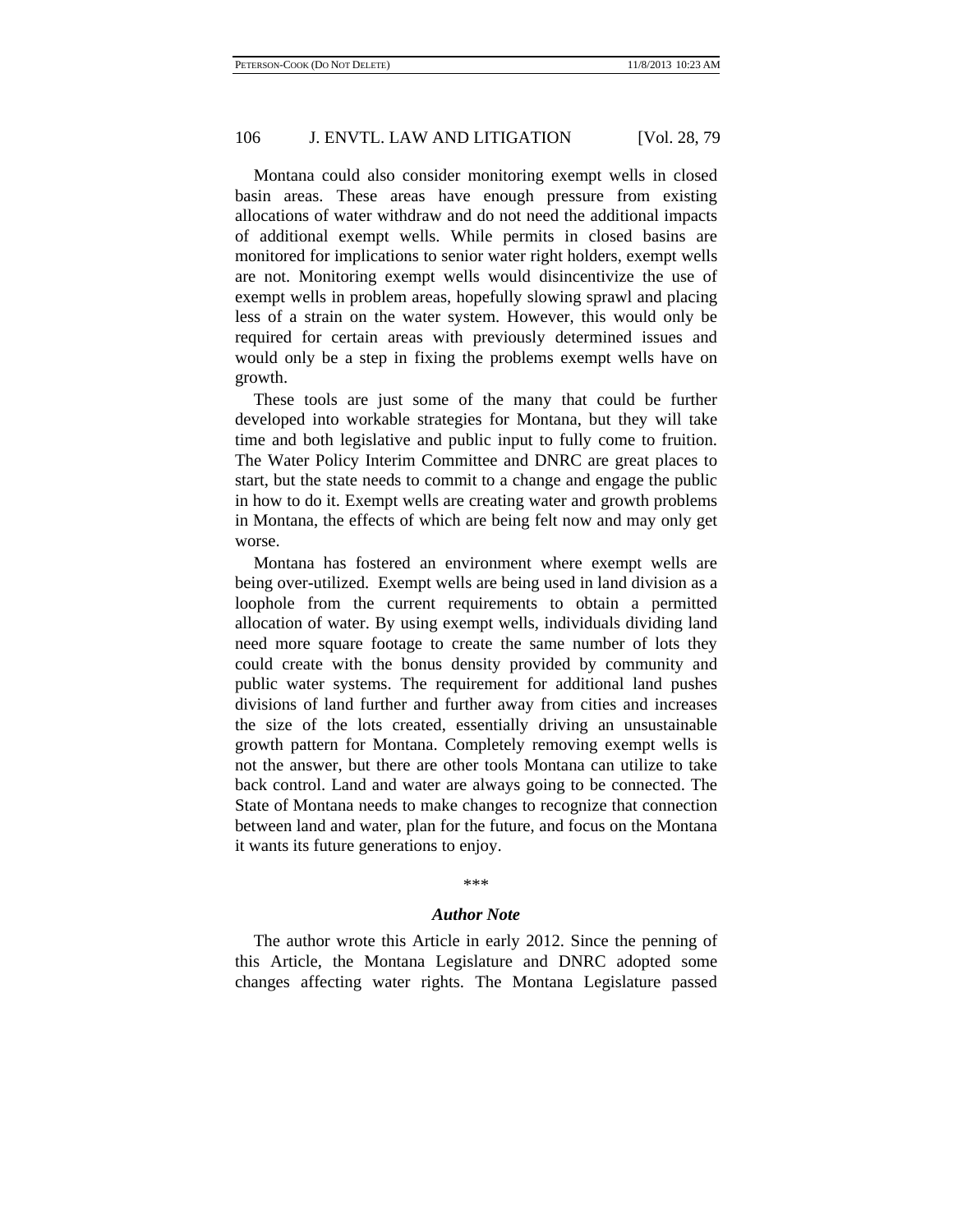### 2013] *Water's For Fightin', Whiskey's For Drinkin':* 107 *How Water Affects Growth in Montana*

Senate Bill 346 which created "stream depletion zones" or areas within closed basins where "as a result of a ground water withdrawal, the surface water would be depleted by a rate equal to at least 30% of the ground water withdrawn within 30 days after the first day a well or developed spring is pumped at a rate of 35 gallons a minute."<sup>171</sup> These zones decrease the maximum amount of water pumped by an exempt well from thirty-five gallons a minute (not to exceed ten acrefeet per year) to twenty gallons a minute (not to exceed two acre-feet per year).172 Additionally, the Montana Legislature passed two bills, which allow a water right holder to make small changes to his or her water right or temporarily lease his or her water right without going through the entire change process.<sup>173</sup> The Water Policy Interim Committee has, at the direction of the legislature, put forward additional information regarding the effects of exempt wells. $174$ DNRC updated its permitting process in hopes of creating a simpler, faster, and cheaper permitting process for obtaining water rights.<sup>175</sup> To accomplish this, DNRC changed its forms, added an optional preapplication process, removed duplicative submission requirements, and began completing portions of the required technical analysis inhouse.<sup>176</sup> These changes are just a few of the changes enacted since this article was written. For more information, please visit DNRC's website and the Montana Legislature's website. $^{177}$  These small steps

174 *See* JOE KOLMAN, THE EXEMPTION TO CHANGE OR NOT TO CHANGE?: A STUDY OF WATER WELLS ALLOWED WITHOUT A PERMIT, A REPORT TO THE 63RD LEGISLATURE BY THE WATER POLICY INTERIM COMMITTEE (Oct. 2012), *available at* http://leg.mt.gov /content/Publications/Environmental/2013-exempt-wells.pdf.

175 Millie Heffner, Water Rights Bureau Chief, Dep't of Natural Res. & Conservation, Presentation at 13th Annual Montana Water Law Conference: DNRC Permits and Change Authorizations (Sept. 17, 2013) (notes on file with author).

176 *Id.*; *See generally DNRC Water Resources Division*, MONTANA.GOV, http://dnrc.mt .gov/wrd/default.asp (last visited Sept. 30, 2013).

<sup>171</sup> S.B. 346, 2013 Leg., 63rd Sess. (Mont. 2013); MONT. CODE ANN. § 85-2-102(22) (2013).

<sup>172</sup> S.B. 346, 2013 Leg., 63rd Sess. (Mont. 2013); MONT. CODE ANN. § 85-2- 306(3)(iii)-(iv) (2013).

<sup>173</sup> H.B. 106, 2013 Leg., 63rd Sess. (Mont. 2013) (allowing a water right holder to petition to modify a condition or reduce a water right without going through a change process); H.B. 37, 2013 Leg., 63rd Sess. (Mont. 2013) (allowing for a temporary lease process of water rights).

<sup>177</sup> *See generally DNRC Water Resources Division, supra* note 176; *Building a Better Montana*, MONTANA LEGIS., http://leg.mt.gov/css/Default.asp (last modified, Aug. 22, 2013).